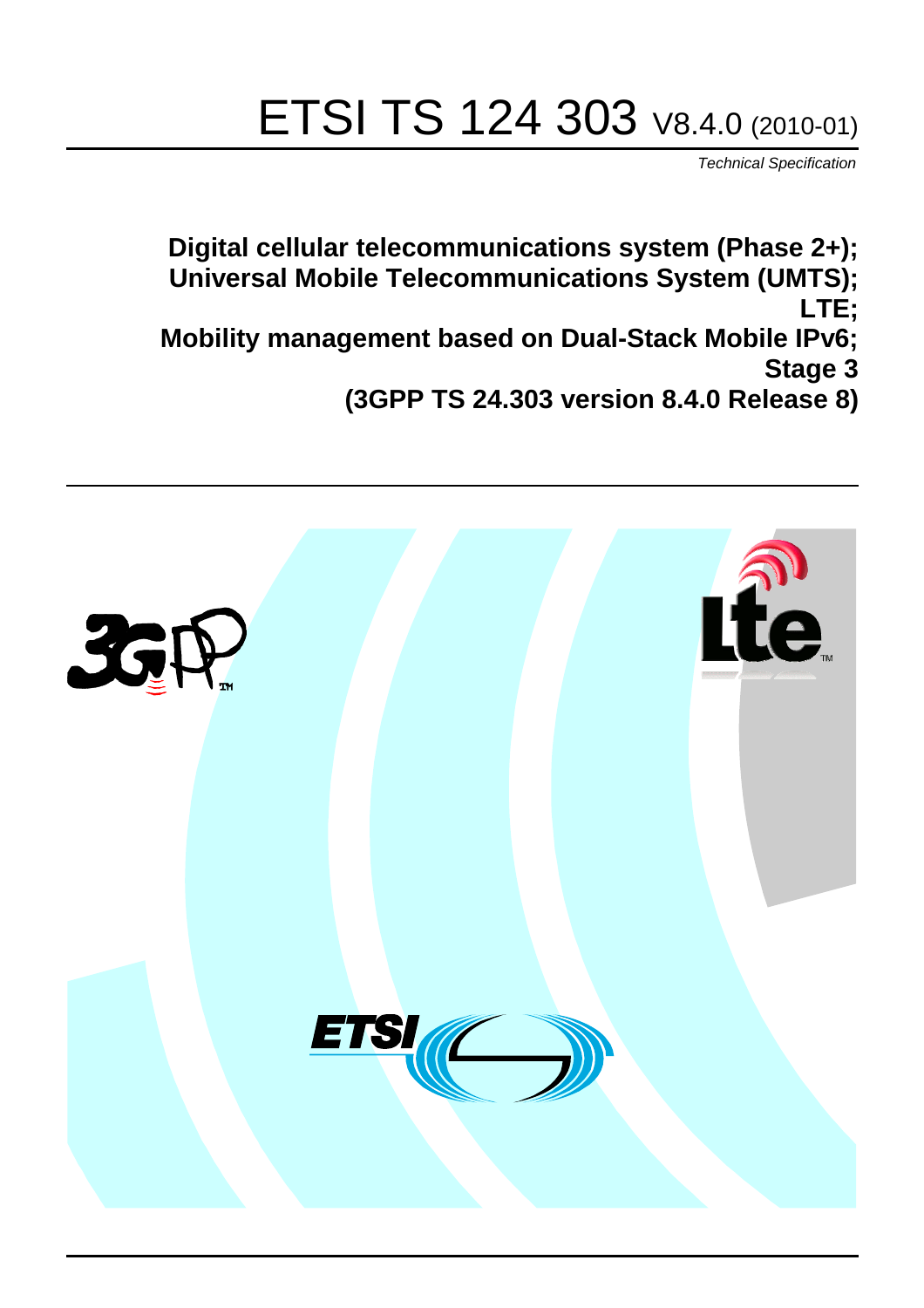Reference RTS/TSGC-0124303v840

Keywords GSM, LTE, UMTS

#### *ETSI*

#### 650 Route des Lucioles F-06921 Sophia Antipolis Cedex - FRANCE

Tel.: +33 4 92 94 42 00 Fax: +33 4 93 65 47 16

Siret N° 348 623 562 00017 - NAF 742 C Association à but non lucratif enregistrée à la Sous-Préfecture de Grasse (06) N° 7803/88

#### *Important notice*

Individual copies of the present document can be downloaded from: [http://www.etsi.org](http://www.etsi.org/)

The present document may be made available in more than one electronic version or in print. In any case of existing or perceived difference in contents between such versions, the reference version is the Portable Document Format (PDF). In case of dispute, the reference shall be the printing on ETSI printers of the PDF version kept on a specific network drive within ETSI Secretariat.

Users of the present document should be aware that the document may be subject to revision or change of status. Information on the current status of this and other ETSI documents is available at <http://portal.etsi.org/tb/status/status.asp>

If you find errors in the present document, please send your comment to one of the following services: [http://portal.etsi.org/chaircor/ETSI\\_support.asp](http://portal.etsi.org/chaircor/ETSI_support.asp)

#### *Copyright Notification*

No part may be reproduced except as authorized by written permission. The copyright and the foregoing restriction extend to reproduction in all media.

> © European Telecommunications Standards Institute 2010. All rights reserved.

**DECT**TM, **PLUGTESTS**TM, **UMTS**TM, **TIPHON**TM, the TIPHON logo and the ETSI logo are Trade Marks of ETSI registered for the benefit of its Members.

**3GPP**TM is a Trade Mark of ETSI registered for the benefit of its Members and of the 3GPP Organizational Partners. **LTE**™ is a Trade Mark of ETSI currently being registered

for the benefit of its Members and of the 3GPP Organizational Partners.

**GSM**® and the GSM logo are Trade Marks registered and owned by the GSM Association.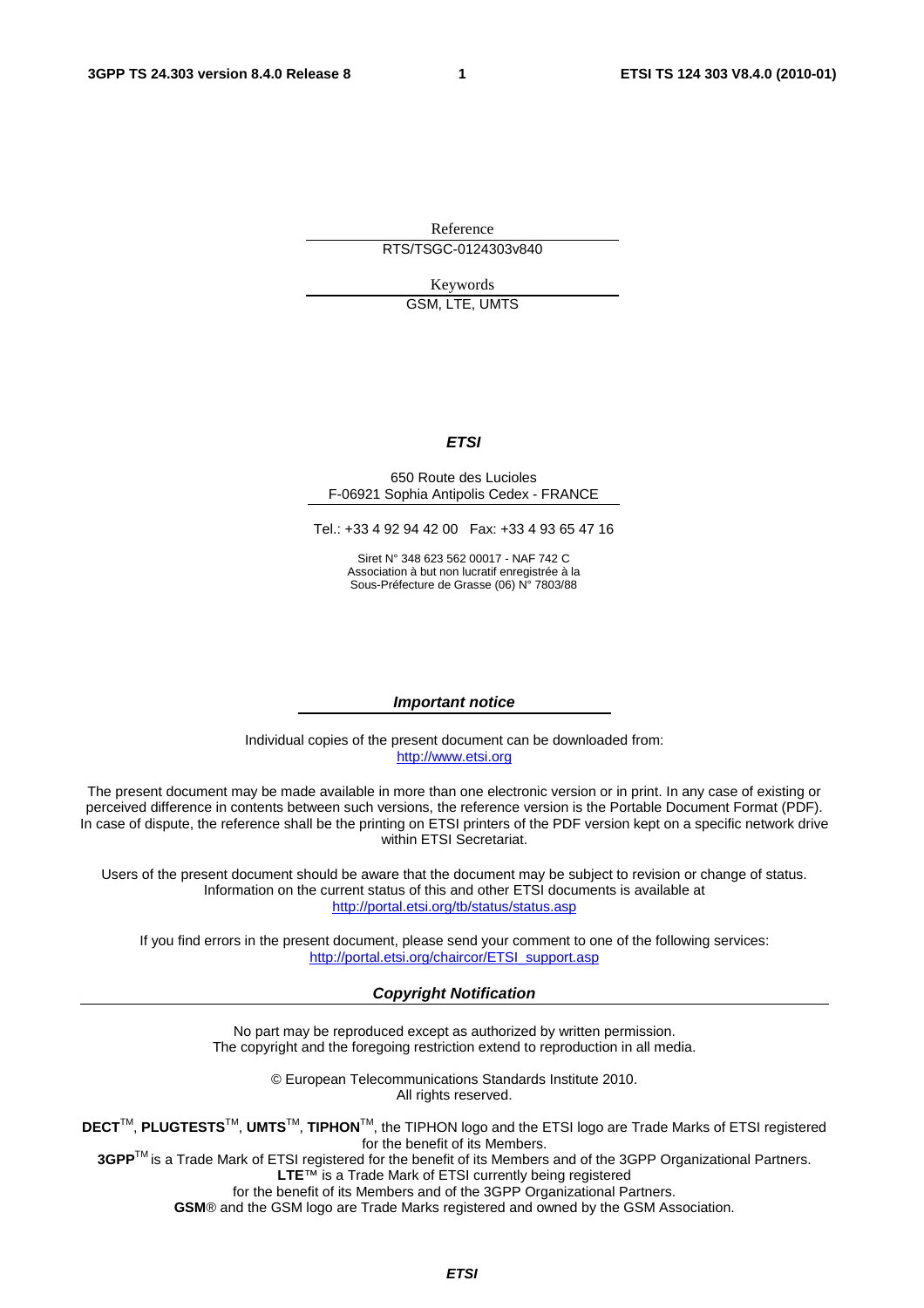## Intellectual Property Rights

IPRs essential or potentially essential to the present document may have been declared to ETSI. The information pertaining to these essential IPRs, if any, is publicly available for **ETSI members and non-members**, and can be found in ETSI SR 000 314: *"Intellectual Property Rights (IPRs); Essential, or potentially Essential, IPRs notified to ETSI in respect of ETSI standards"*, which is available from the ETSI Secretariat. Latest updates are available on the ETSI Web server [\(http://webapp.etsi.org/IPR/home.asp](http://webapp.etsi.org/IPR/home.asp)).

Pursuant to the ETSI IPR Policy, no investigation, including IPR searches, has been carried out by ETSI. No guarantee can be given as to the existence of other IPRs not referenced in ETSI SR 000 314 (or the updates on the ETSI Web server) which are, or may be, or may become, essential to the present document.

## Foreword

This Technical Specification (TS) has been produced by ETSI 3rd Generation Partnership Project (3GPP).

The present document may refer to technical specifications or reports using their 3GPP identities, UMTS identities or GSM identities. These should be interpreted as being references to the corresponding ETSI deliverables.

The cross reference between GSM, UMTS, 3GPP and ETSI identities can be found under <http://webapp.etsi.org/key/queryform.asp>.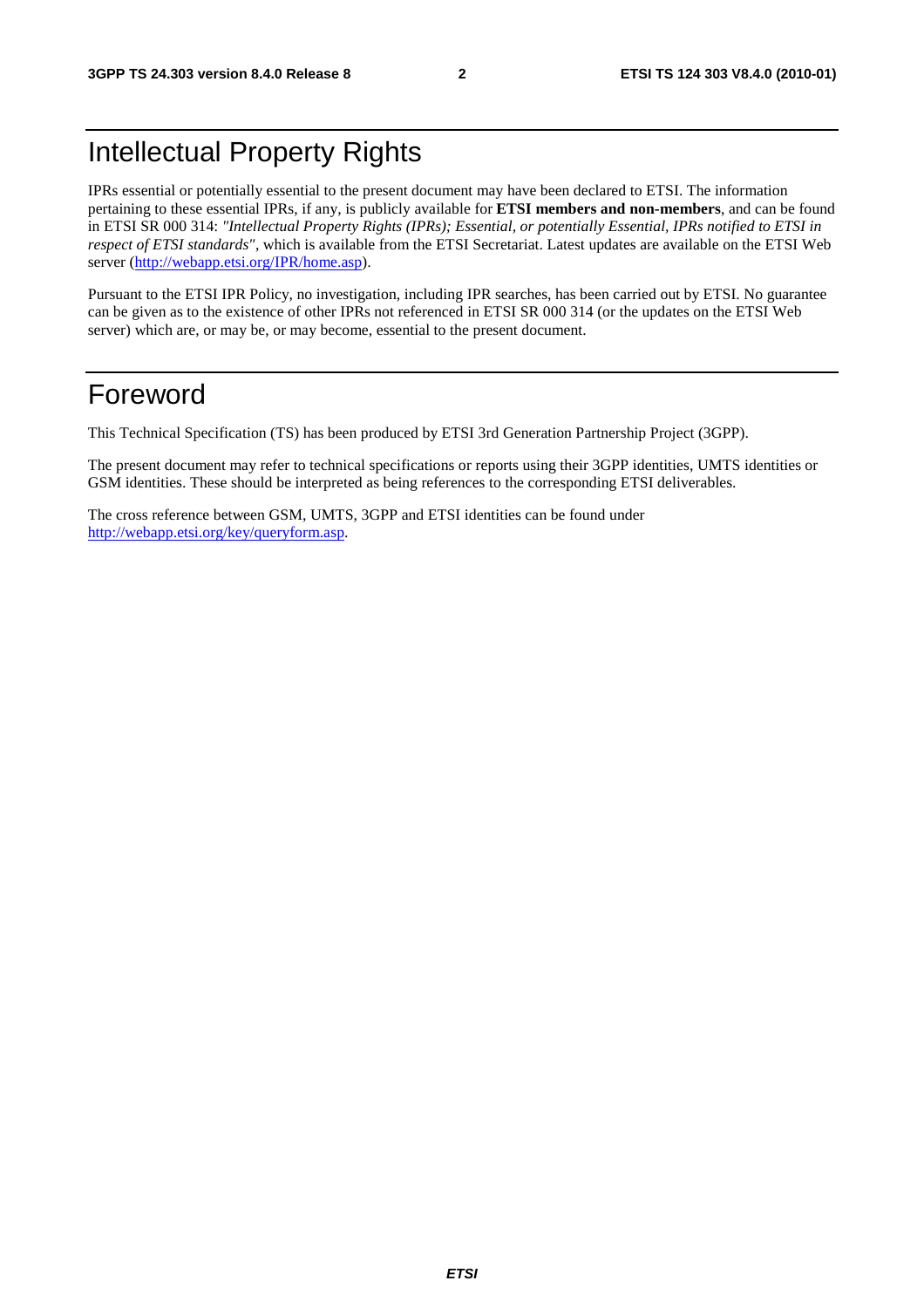$\mathbf{3}$ 

## Contents

| 1                |                                                                              |  |
|------------------|------------------------------------------------------------------------------|--|
| 2                |                                                                              |  |
| 3                |                                                                              |  |
| 3.1              |                                                                              |  |
| 3.2              |                                                                              |  |
| $\overline{4}$   |                                                                              |  |
| 4.1<br>4.2       |                                                                              |  |
| 4.3              |                                                                              |  |
|                  |                                                                              |  |
| 5                |                                                                              |  |
| 5.1              |                                                                              |  |
| 5.1.1<br>5.1.2   |                                                                              |  |
| 5.1.2.1          |                                                                              |  |
| 5.1.2.1.1        |                                                                              |  |
| 5.1.2.1.2        |                                                                              |  |
| 5.1.2.1.3        |                                                                              |  |
| 5.1.2.1.4        |                                                                              |  |
| 5.1.2.1.5        |                                                                              |  |
| 5.1.2.2          | Security association establishment and IPv6 Home Network Prefix assignment11 |  |
| 5.1.2.3          |                                                                              |  |
| 5.1.2.4          |                                                                              |  |
| 5.1.3<br>5.1.3.1 | Security association establishment and IPv6 Home Network Prefix assignment13 |  |
| 5.1.3.2          |                                                                              |  |
| 5.1.3.3          |                                                                              |  |
| 5.2              |                                                                              |  |
| 5.2.1            |                                                                              |  |
| 5.2.2            |                                                                              |  |
| 5.2.2.1          |                                                                              |  |
| 5.2.2.2          |                                                                              |  |
| 5.2.2.3          |                                                                              |  |
| 5.2.2.4          |                                                                              |  |
| 5.2.3<br>5.2.3.1 |                                                                              |  |
| 5.2.3.2          |                                                                              |  |
| 5.2.3.3          |                                                                              |  |
| 5.3              |                                                                              |  |
| 5.3.1            |                                                                              |  |
| 5.3.2            |                                                                              |  |
| 5.3.3            |                                                                              |  |
| 5.4              |                                                                              |  |
| 5.4.1            |                                                                              |  |
| 5.4.2<br>5.4.2.1 |                                                                              |  |
| 5.4.2.2          |                                                                              |  |
| 5.4.3            |                                                                              |  |
| 5.4.3.1          |                                                                              |  |
| 5.4.3.2          |                                                                              |  |
| 5.5              |                                                                              |  |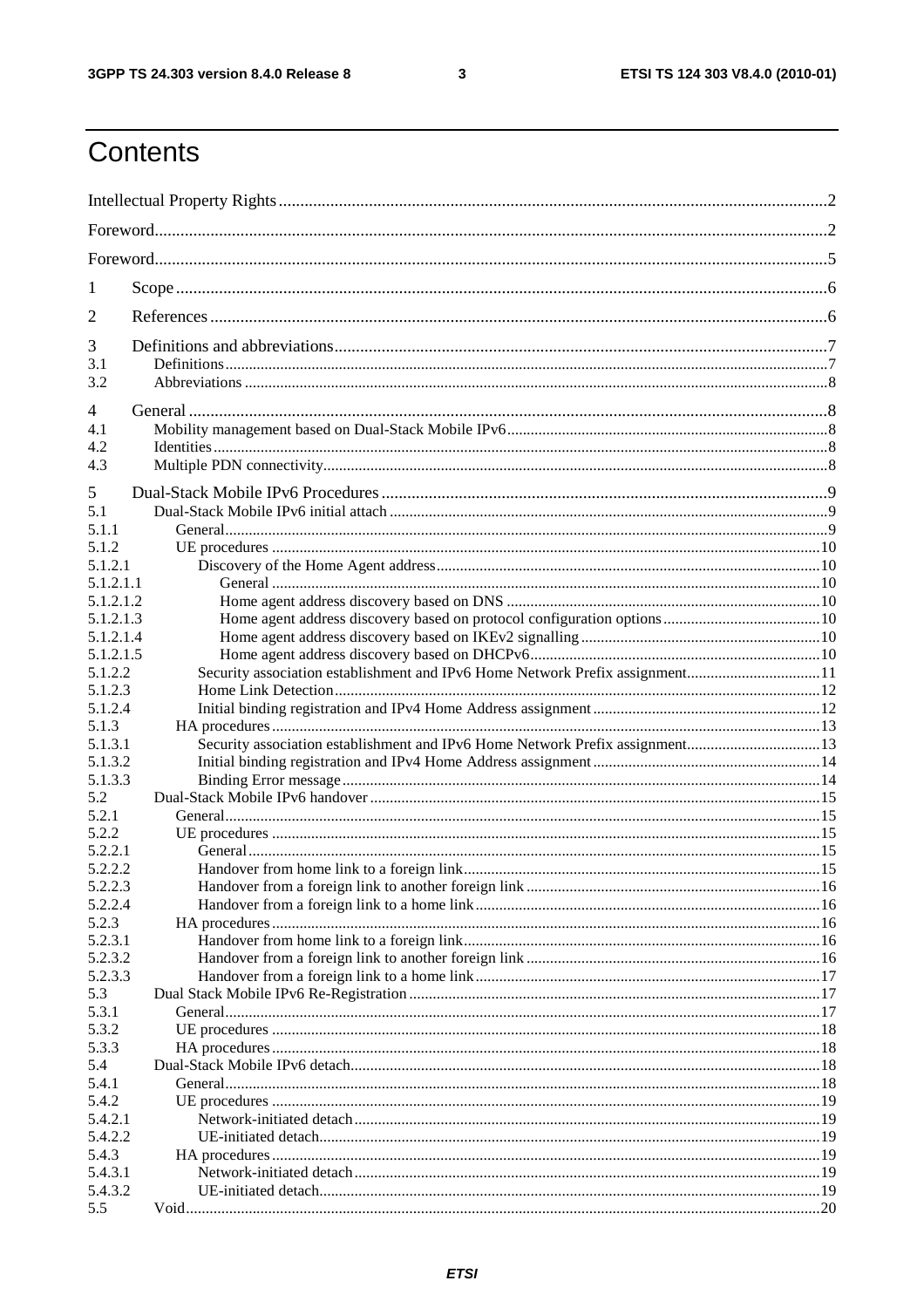$\overline{\mathbf{4}}$ 

|                | <b>Annex A (normative):</b>   |  |
|----------------|-------------------------------|--|
| A.1            |                               |  |
| A.2<br>A.2.1   |                               |  |
| A.2.2<br>A.2.3 |                               |  |
| A.3            |                               |  |
| A.3.1<br>A.3.2 |                               |  |
| A.4<br>A.4.1   |                               |  |
| A.4.2          |                               |  |
| A.5<br>A.5.1   |                               |  |
| A.5.2          |                               |  |
| A.6            |                               |  |
| A.6.1<br>A.6.2 |                               |  |
|                |                               |  |
|                | <b>Annex B</b> (informative): |  |
|                |                               |  |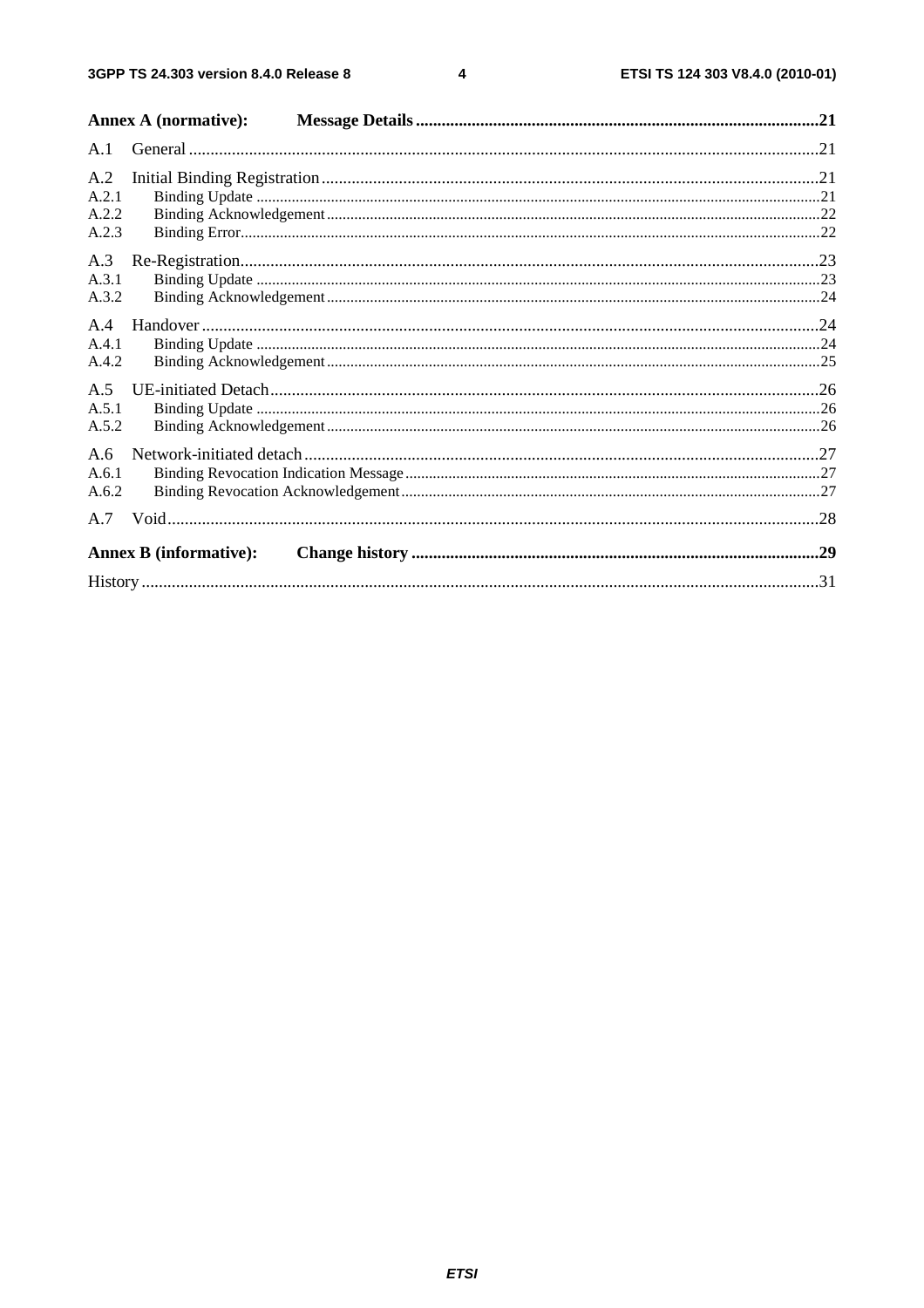## Foreword

This Technical Specification has been produced by the 3<sup>rd</sup> Generation Partnership Project (3GPP).

The contents of the present document are subject to continuing work within the TSG and may change following formal TSG approval. Should the TSG modify the contents of the present document, it will be re-released by the TSG with an identifying change of release date and an increase in version number as follows:

Version x.y.z

where:

- x the first digit:
	- 1 presented to TSG for information;
	- 2 presented to TSG for approval;
	- 3 or greater indicates TSG approved document under change control.
- y the second digit is incremented for all changes of substance, i.e. technical enhancements, corrections, updates, etc.
- z the third digit is incremented when editorial only changes have been incorporated in the document.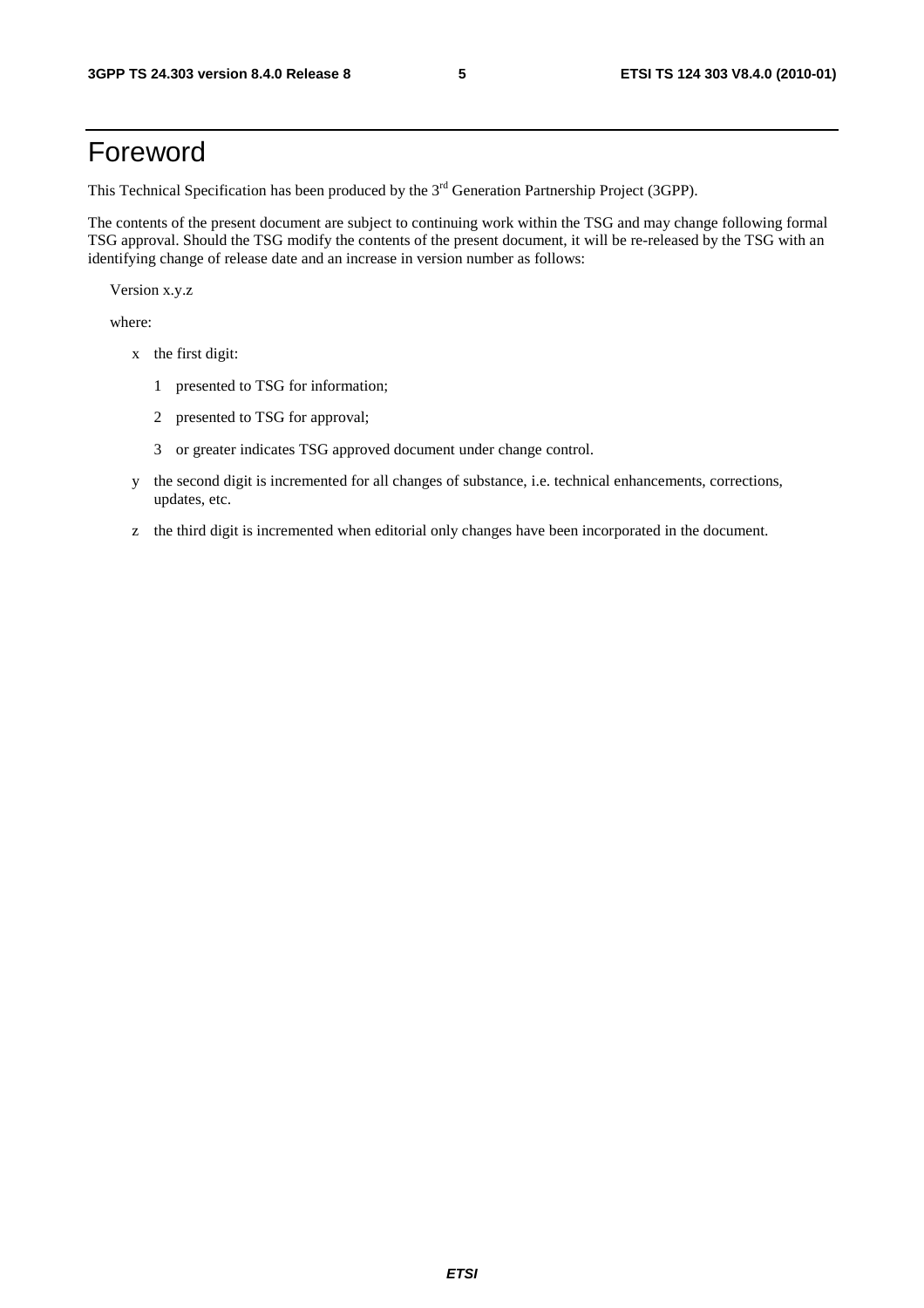## 1 Scope

The present document specifies the signalling procedures for accessing the 3GPP Evolved Packet Core network and handling the mobility between 3GPP and non-3GPP accesses via the S2c reference point defined in 3GPP TS 23.402 [3].

The present document is applicable to the User Equipment (UE) and the network node implementing the Home Agent functionality.

In addition the present document specifies the procedures used for the DSMIPv6 Home Agent discovery, for bootstrapping the DSMIPv6 security association between the UE and the Home Agent and for managing the DSMIPv6 tunnel. The specification of these procedures is compliant to IETF RFCs.

DSMIPv6 procedures can be used independently of the underlying access technology.

## 2 References

The following documents contain provisions which, through reference in this text, constitute provisions of the present document.

- References are either specific (identified by date of publication, edition number, version number, etc.) or non-specific.
- For a specific reference, subsequent revisions do not apply.
- For a non-specific reference, the latest version applies. In the case of a reference to a 3GPP document (including a GSM document), a non-specific reference implicitly refers to the latest version of that document *in the same Release as the present document*.
- [1] 3GPP TR 21.905: "Vocabulary for 3GPP Specifications".
- [2] IETF RFC 5555 (June 2009): "Mobile IPv6 support for dual stack Hosts and Routers (DSMIPv6)".
- [3] 3GPP TS 23.402: "Architecture Enhancements for non-3GPP accesses".
- [4] IETF RFC 4877 (April 2007): "Mobile IPv6 Operation with IKEv2 and the Revised IPsec Architecture".
- [5] IETF RFC 2782 (February 2000): "A DNS RR for specifying the location of services (DNS SRV)".
- [6] IETF RFC 3775 (June 2004): "Mobility Support in IPv6".
- [7] IETF RFC 3748 (June 2004): "Extensible Authentication Protocol (EAP)".
- [8] IETF RFC 4301 (December 2005): "Security Architecture for the Internet Protocol".
- [9] IETF RFC 3633 (December 2003): "IPv6 Prefix Options for Dynamic Host Configuration Protocol (DHCP) version 6".
- [10] IETF RFC 5026 (October 2007): "Mobile IPv6 bootstrapping in split scenario".
- [11] IETF RFC 4303 (December 2005): "IP Encapsulating Security Payload (ESP)".
- [12] draft-ietf-mip6-hiopt-15.txt (April 2008): "DHCP Option for Home Information Discovery in MIPv6".

Editor's note: The above document cannot be formally referenced until it is published as an RFC.

[13] IETF RFC 3736 (April 2004): "Stateless Dynamic Host Configuration Protocol (DHCP) Service for IPv6".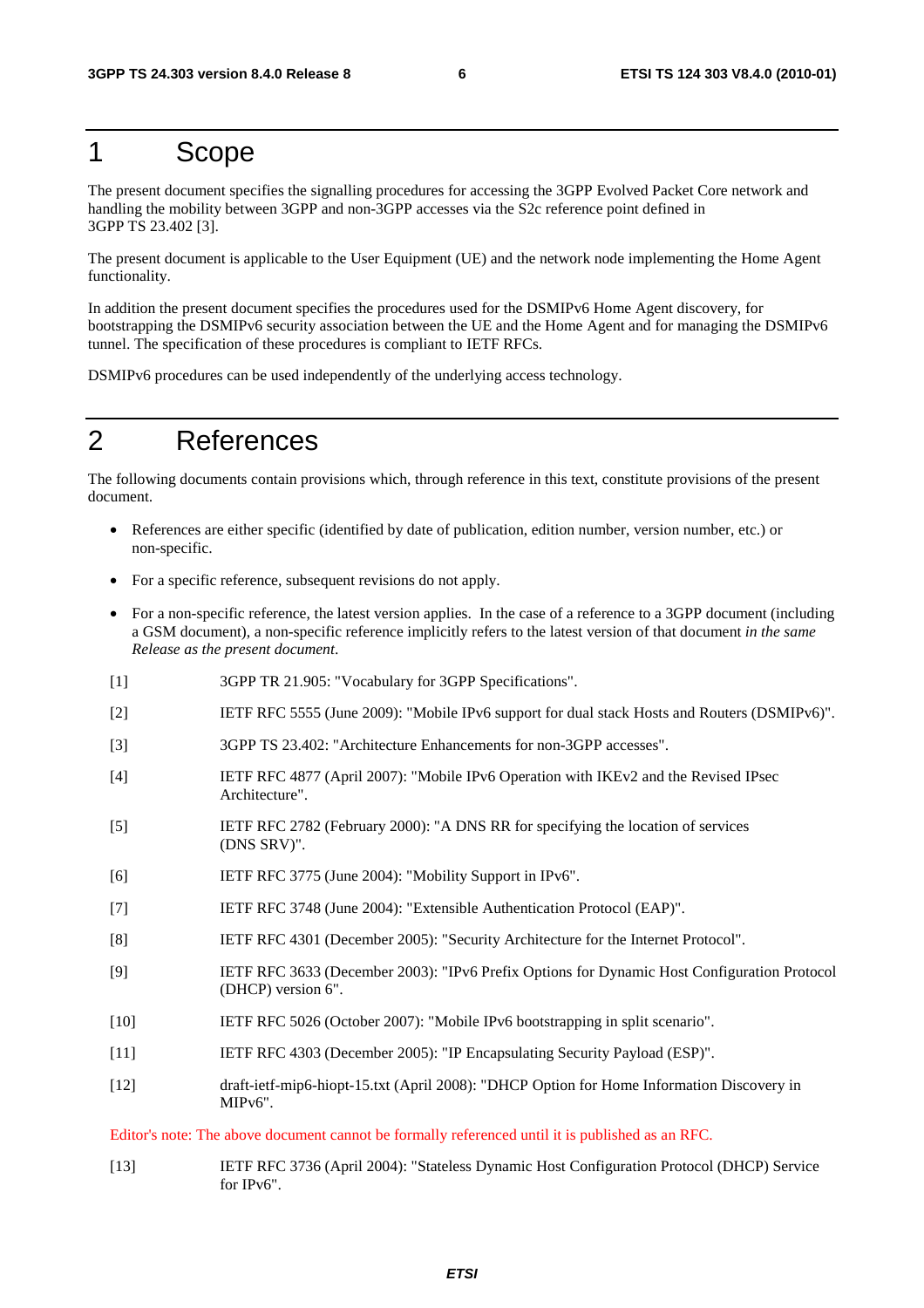Stage 3".

- [14] IETF RFC 4306 (December 2005): "Internet Key Exchange (IKEv2) Protocol". [15] 3GPP TS 24.301: "Non-Access-Stratum (NAS) protocol for Evolved Packet System (EPS);
- [16] Void.
- [17] 3GPP TS 23.003: "Numbering, addressing and identification".
- [18] 3GPP TS 33.402: "3GPP System Architecture Evolution (SAE); Security aspects of non-3GPP accesses"
- [19] draft-ietf-mext-binding-revocation-13 (September 2009): "Binding Revocation for IPv6 Mobility".

Editor's note: The above document cannot be formally referenced until it is published as an RFC.

- [20] 3GPP TS 29.273: "3GPP EPS AAA interfaces"
- [21] 3GPP TS 24.302: "Access to the Evolved Packet Core (EPC) via non-3GPP access networks; Stage 3".
- [22] Void.
- [23] IETF RFC 4739 (November 2006): "Multiple Authentication Exchanges in the Internet Key Exchange (IKEv2) Protocol".
- [24] 3GPP TS 33.234: "Wireless Local Area Network (WLAN) interworking security".
- [25] 3GPP TS 29.275 "PMIP based Mobility and Tunnelling protocols".
- [26] IETF RFC 4039 (March 2005): "Rapid Commit Option for the Dynamic Host Configuration Protocol version 4 (DHCPv4)".
- [27] draft-ietf-mext-rfc3775bis-02 (October 2008): "Mobility Support in IPv6".

Editor's note: The above document cannot be formally referenced until it is published as an RFC.

- [28] IETF RFC 4187 (January 2006): "Extensible Authentication Protocol Method for 3rd Generation Authentication and Key Agreement (EAP AKA)".
- [29] IETF RFC 3963 (January 2005): "Network Mobility (NEMO) Basic Support Protocol".
- [30] draft-ietf-ipsecme-ikev2-redirect-06 (March 2009): "Redirect Mechanism for IKEv2".

Editor's note: The above document cannot be formally referenced until it is published as an RFC.

## 3 Definitions and abbreviations

### 3.1 Definitions

For the purposes of the present document, the terms and definitions given in 3GPP TR 21.905 [1] and the following apply. The following terms used in this Technical Specification are defined in IETF RFC 3775 [6]: Home Address, Care-of Address, binding cache, binding cache entry.

**Home network prefix:** An IPv6 prefix allocated by the Home Agent to the UE and used by the UE to configure the Home Address. The Home network prefix is uniquely allocated to a UE.

**Home Agent:** The Home Agent functionality consists in the DSMIPv6 anchor point functionality described in IETF RFC 5555 [2] and IETF RFC 4877 [4]. Based on 3GPP TS 23.402 [15] the HA functionality is implemented in the PDN Gateway.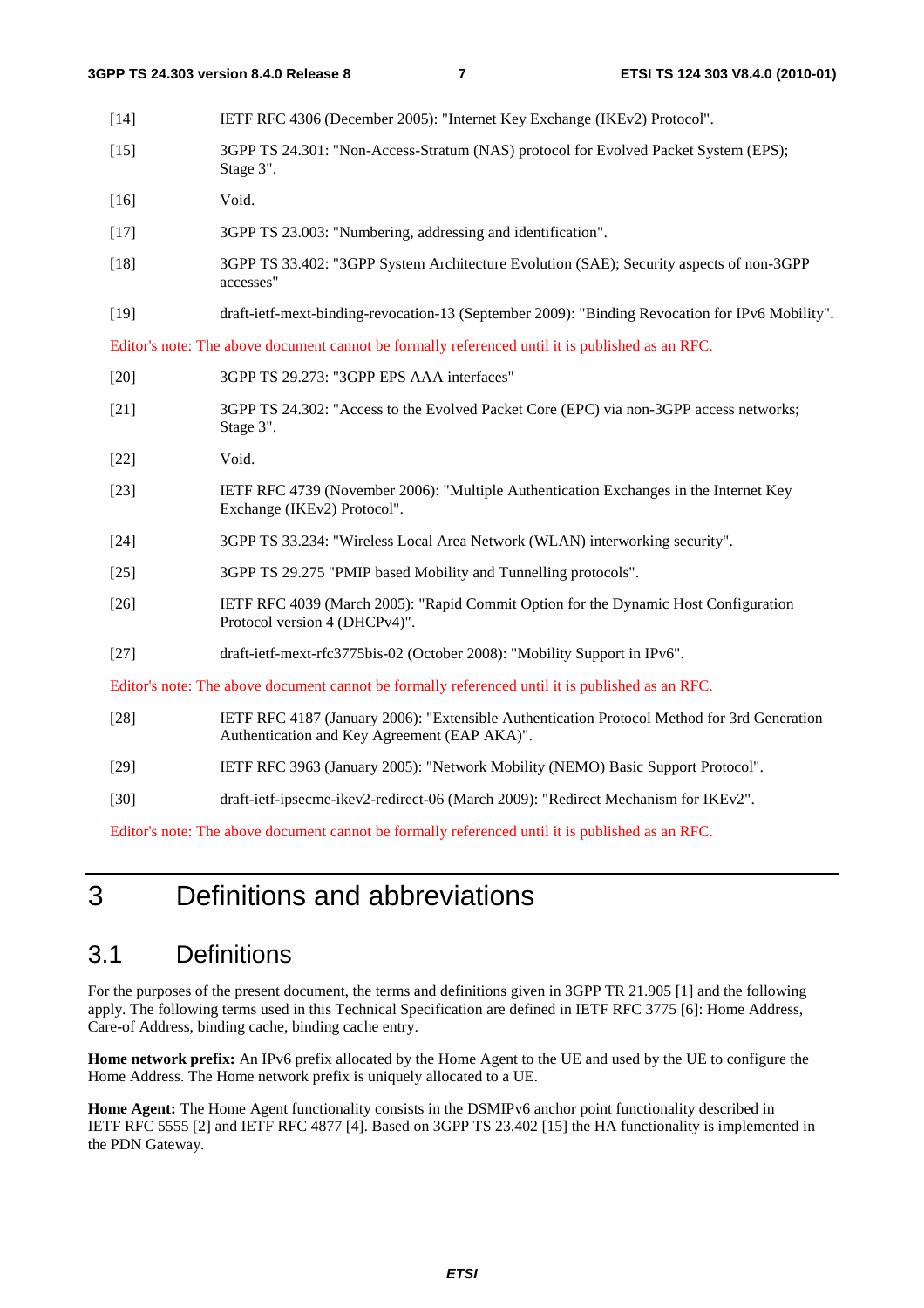### 3.2 Abbreviations

For the purposes of the present document, the abbreviations given in 3GPP TR 21.905 [1] and the following apply.

| DSMIP <sub>v6</sub> | Dual-Stack MIPv6                   |
|---------------------|------------------------------------|
| EPC.                | <b>Evolved Packet Core</b>         |
| ePDG                | <b>Evolved Packet Data Gateway</b> |
| <b>EPS</b>          | <b>Evolved Packet System</b>       |
| <b>GW</b>           | Gateway                            |
| <b>HA</b>           | Home Agent                         |
| MIP <sub>v</sub> 6  | Mobile IP version 6                |
| UE                  | User Equipment                     |
|                     |                                    |

## 4 General

### 4.1 Mobility management based on Dual-Stack Mobile IPv6

DSMIPv6 is specified in IETF RFC 3775 [6] and IETF RFC 5555 [2]. The purpose of the DSMIPv6 procedures is to establish, manage and tear down a mobility tunnel between the UE and the HA function. The mobility tunnel establishment is always initiated by the UE, while the mobility tunnel tear down can be initiated either by the UE or the network. Communication between the UE and a correspondent node shall use the bidirectional mode of operation. Route optimization mode of operation is not supported by EPC in this release.

In this specification, the IETF RFC 4877 [4] is used to secure DSMIPv6 signalling. For this purpose, the UE performs an IKEv2 exchange with the HA before establishing the mobility tunnel as described in subclause 5.1.2.2. The details of the security aspects are specified in 3GPP TS 33.402 [18].

The mobility tunnel procedures are performed by the UE for each PDN, meaning that if multiple PDNs are accessed by the UE, multiple instances of the procedures are needed. The multiple PDN behaviour is specified more in detail in subclause 4.3.

In this specification, the IETF RFC 3963 [29] is used for prefix preservation. For this purpose, the UE uses the implicit mode as stated in IETF RFC 3963 [29] to tell the HA that the home network prefix would be preserved during mobility. The support of this operation is limited to the sending and receiving of IPv6 packets containing IPv6 addresses autoconfigured from the home network prefix, in addition to the IPv6 Home Address.

## 4.2 Identities

The UE shall use Network Access Identifier (NAI) as identification towards the HA in the IKEv2 exchange. During this process, the IPsec security association between the UE and the HA is tied to the user identity, set to the NAI, and to an SPI uniquely identifying this security association. The NAI is structured according to 3GPP TS 23.003 [17]. The NAI can be either a root NAI, a fast re-authentication NAI or pseudonym identity as specified in 3GPP TS 23.003 [17].

The UE shall use the HA-APN to identify the desired HA in the DNS-based and DHCPv6-based HA discovery procedures. The HA-APN is constructed according to 3GPP TS 23.003 [17].

NOTE: The operator is responsible to configure the DNS system so that the same PDN GW can be discovered via HA-APN and APN. A possible way of configuring the mapping between HA-APN and APN is to create the HA-APN from the respective APN by using the same Network Identifier and by adding the prefix "ha-apn" to the Operator Identifier.

The Binding Update and Binding Acknowledgement shall not explicitly carry an NAI as the IPsec security association is tied to the user identity.

## 4.3 Multiple PDN connectivity

This specification supports multiple PDN connectivity. The UE can connect to multiple PDNs using multiple DSMIPv6 sessions, one per each PDN the UE is connected to.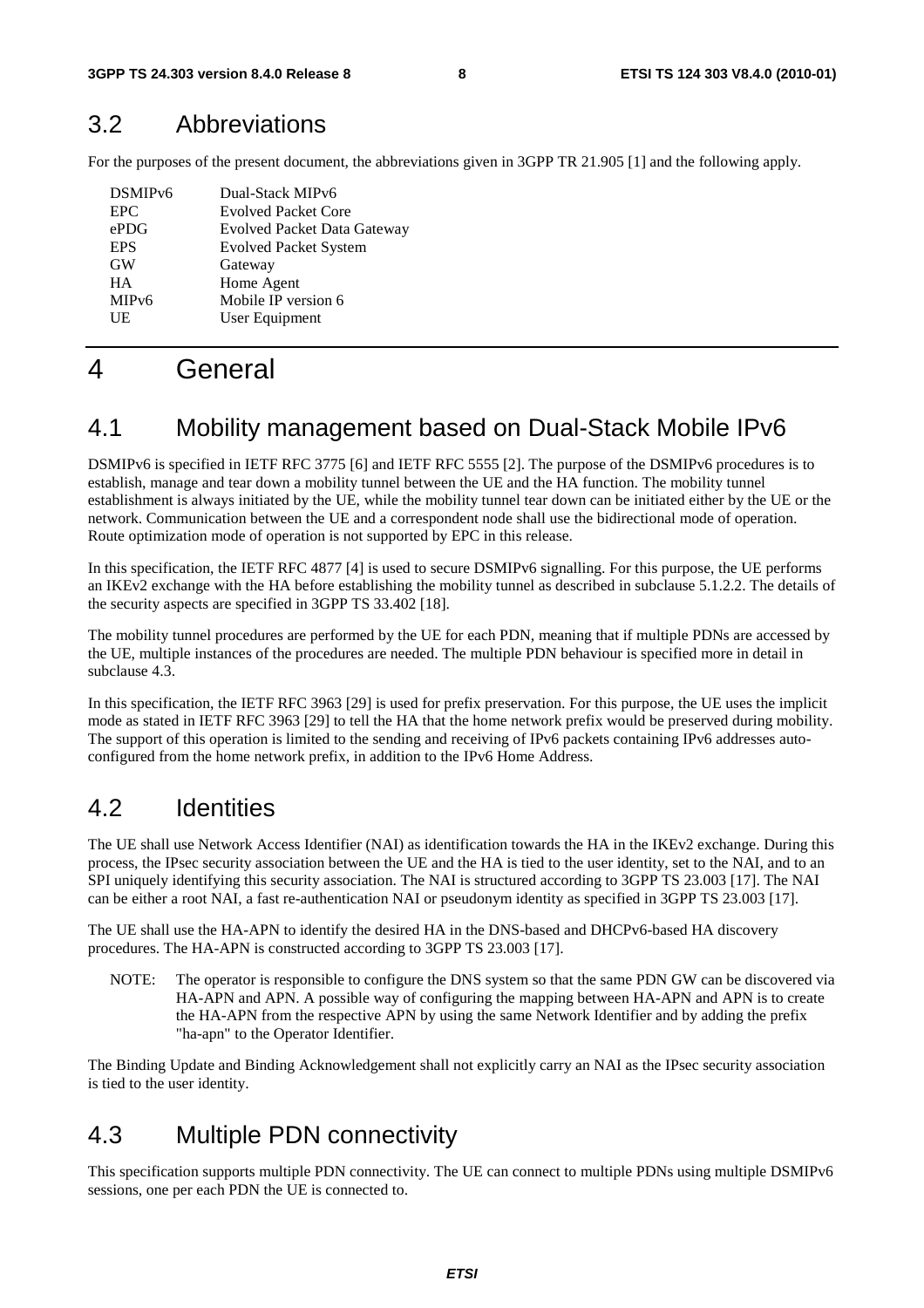NOTE: When UE is associated to multiple PDNs, it is possible for the UE to create a tunnel loop amongst the HAs by binding home addresses to each other. This results in the possibility of HA being flooded with packets. Packet flooding is not specific to DSMIPv6 and there exist current implementations to deal with the packet flooding issue. As for the formation of tunnel loop, the solution to solve it in this current specification (Release 8) is implementation specific until a standardized solution emerges.

The procedures described in clause 5 shall be interpreted as procedures which are executed for each PDN the UE is connected to. This implies that:

- For the initial attach to any PDN, the UE shall perform a Home Agent address discovery (subclause 5.1.2.1), a security association establishment via IKEv2, including the EAP-AKA authentication and the IPv6 Home Network Prefix (subclause 5.1.2.2), and the initial binding registration (subclause 5.1.2.4).
- For a handover, the UE shall send a Binding Update for each PDN, following the procedure described in subclause 5.2.2.
- The re-registration procedure shall be performed for each PDN connection separately as described in subclause 5.3.2.
- The detach procedure shall be performed for each PDN separately following the procedure described in subclause 5.4.2 for UE initiated detach and following the procedure described in subclause 5.4.3 for HA initiated detach

## 5 Dual-Stack Mobile IPv6 Procedures

### 5.1 Dual-Stack Mobile IPv6 initial attach

### 5.1.1 General

The DSMIPv6 initial attach is performed by the UE to establish a DSMIPv6 connection with the node acting as HA. This is also known as the bootstrapping procedure as the UE establishes the security association with the HA. The initial attach involves the following tasks:

- **Discovery of the Home Agent address**. The UE needs to discover the IPv6 address as well as the IPv4 address of the HA.
- **Security association establishment**. The UE needs to establish an IPsec security association with the HA in order to secure the DSMIPv6 signalling. IKEv2 (IETF RFC 4877 [4]) is used to establish this security association.
- **IPv6 Home Network Prefix assignment**. The UE needs to be assigned an IPv6 Network Prefix of its home network in order to configure the global unicast Home Address to be used in DSMIPv6. The HA is responsible of assigning the IPv6 Home Network Prefix to the UE.
- **IPv4 Home Address assignment**. Optionally, a dual-stack UE can also request to be assigned an IPv4 Home Address to be used for IPv4-only applications. The HA is responsible of assigning the IPv4 Home Address to the UE.
- **Home link detection**. The UE needs to perform Home Link Detection before initiate registration with the HA. The DSMIPv6 Home Link Detection Function is used by the UE to detect if it is attached to the home link from a DSMIPv6 perspective.
- **Initial binding registration**. Unless the home link detection procedure indicates the UE is at home, the UE sends a Binding Update message to perform its initial registration with the HA.

If the UE requires additional configuration parameters, e.g. Vendor-specific options, stateless DHCPv4 and DHCPv6 as defined in IETF RFC 4039 [26] and IETF RFC 3736 [13] can be run over the DSMIPv6 tunnel.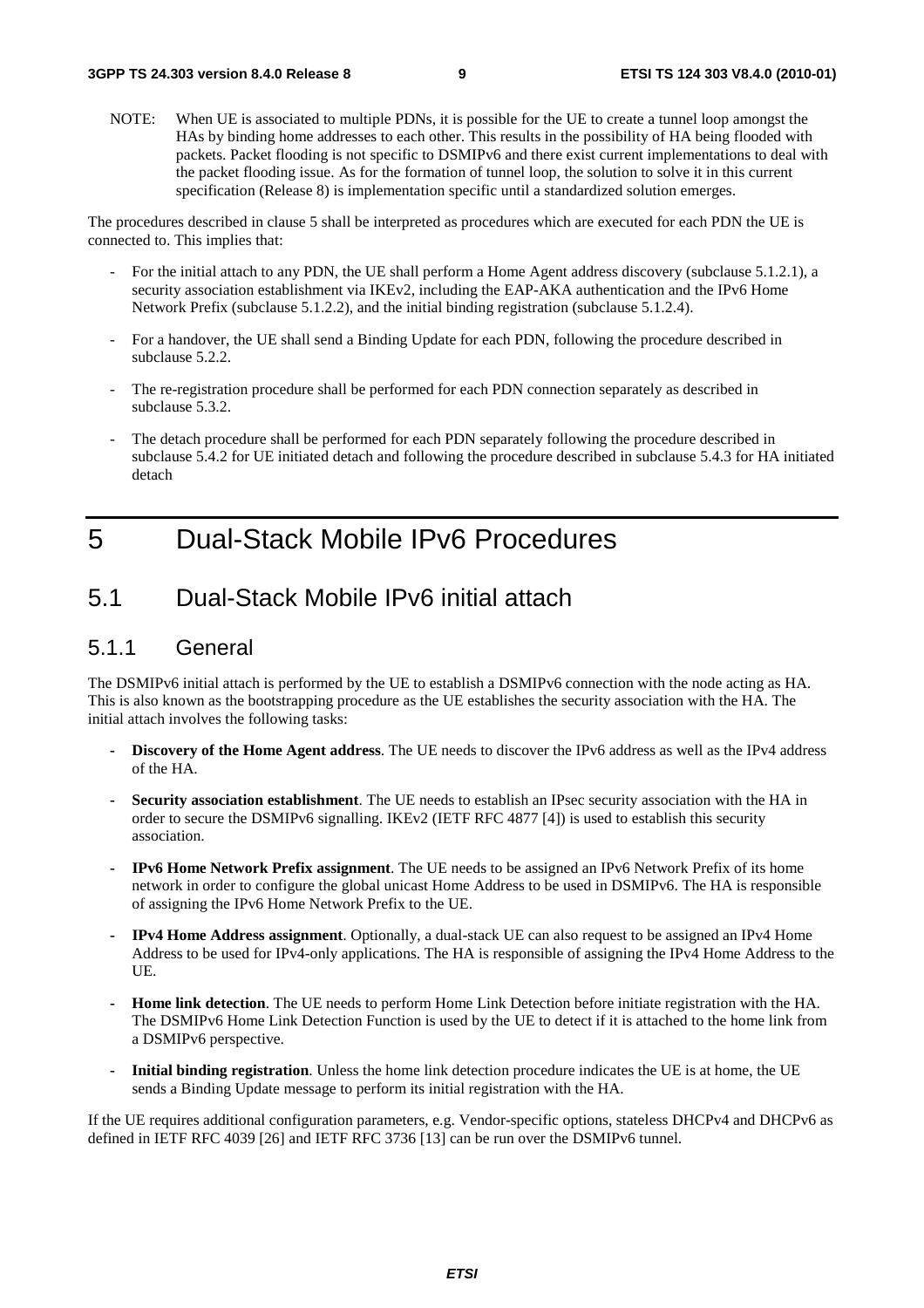### 5.1.2 UE procedures

### 5.1.2.1 Discovery of the Home Agent address

#### 5.1.2.1.1 General

The first procedure the UE needs to perform for DSMIPv6 initial attach is the discovery of the node acting as the HA.

The UE can discover the IP addresses of the HA in one of the four following ways:

- via DNS;
- via attach procedure for 3GPP access or trusted non-3GPP access (if supported) based on protocol configuration options;
- via IKEv2 during tunnel setup to ePDG for untrusted non-3GPP accesses;
- via DHCPv6.

If the UE does not obtain the IP addresses of the HA via PCO during the 3GPP or trusted non-3GPP (if supported) attach or via IKEv2 signalling, it shall follow either the procedures described in subclause 5.1.2.1.5 or the procedures described in subclause 5.1.2.1.2. The UE may be configured to perform both procedures in parallel or one of the two procedures only in case the other failed.

#### 5.1.2.1.2 Home agent address discovery based on DNS

A UE performing Home Agent discovery based on DNS shall support the implementation of standard DNS mechanisms.

The UE shall perform DNS Lookup by Home Agent Name as specified in IETF RFC 5026 [10].The QNAME shall be set to the requested HA-APN. The HA-APN shall be constructed as specified in 3GPP TS 23.003 [17]. If a HA has both an IPv4 and an IPv6 address, the corresponding DNS record should be configured with both 'AAAA' and 'A' records. Accordingly the UE should perform one DNS lookup procedure to retrieve both 'AAAA' and 'A' records. The DNS server replies with one 'AAAA' and one 'A' record.

#### 5.1.2.1.3 Home agent address discovery based on protocol configuration options

The UE may request the IPv6 address and optionally the IPv4 address of the dual stack HA using the Protocol configuration options IE during the attach procedure for 3GPP or trusted non-3GPP access or the additional PDN connectivity procedure. The details of this procedure for the case of attach for 3GPP access are described in 3GPP TS 24.301 [15]. The details of this procedure for the case of attach for trusted non-3GPP access are described in 3GPP TS 24.302 [21].

#### 5.1.2.1.4 Home agent address discovery based on IKEv2 signalling

The UE may request the IPv6 and optionally the IPv4 address of the HA during the tunnel establishment procedure with the ePDG. The details of this procedure are described in 3GPP TS 24.302 [21].

#### 5.1.2.1.5 Home agent address discovery based on DHCPv6

The HA address discovery via DHCPv6 is possible in the following cases:

- in 3GPP access, or
- in trusted non-3GPP access, when a DHCPv6 relay exists in the trusted non-3GPP access and the PDN GW is the DHCPv6 server, or
- in trusted non-3GPP access, when the DHCPv6 server is in the trusted non-3GPP access and it has the HA addresse information from static configuration, or received via STa reference point as specified in 3GPP TS 29.273 [20].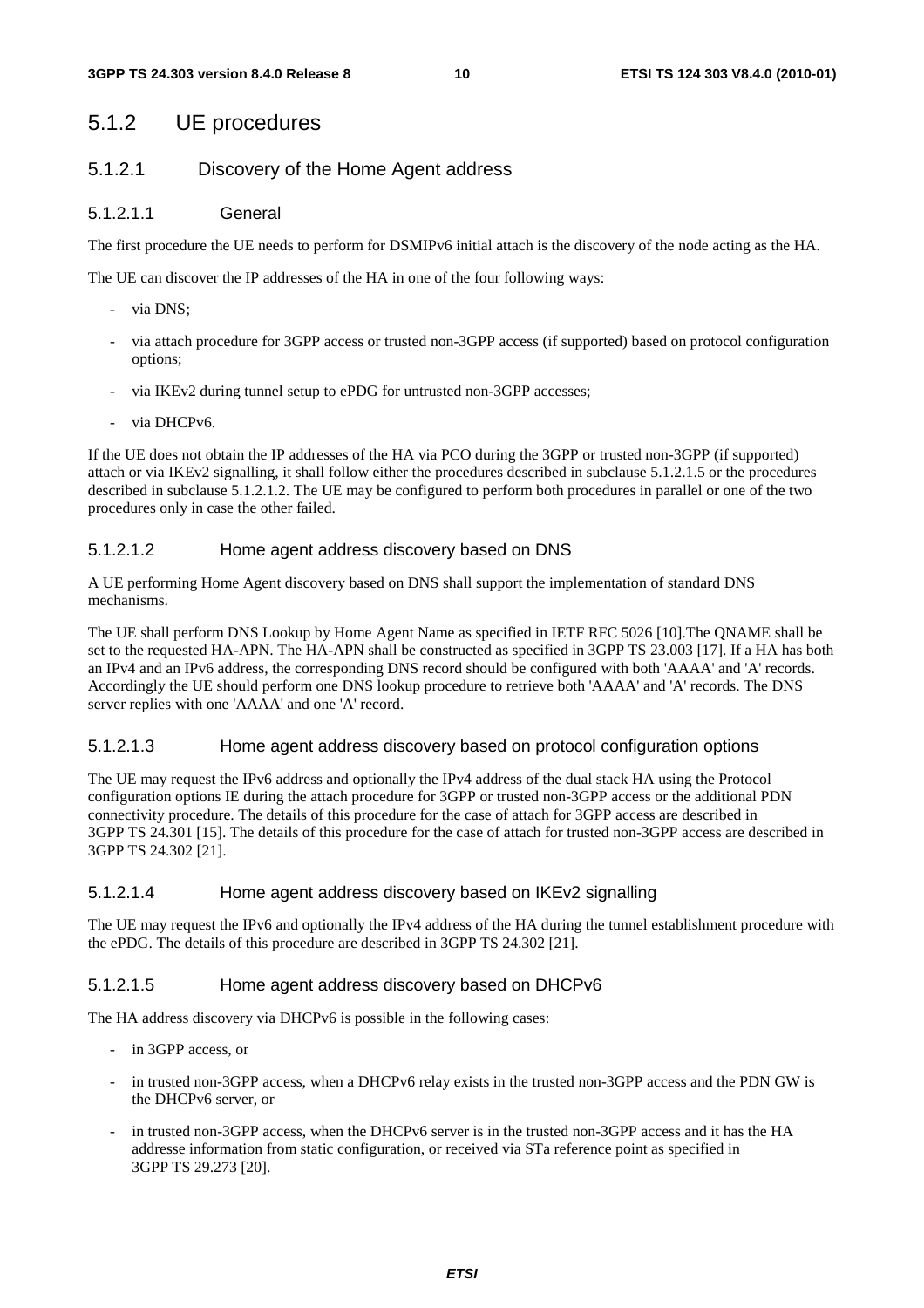#### **3GPP TS 24.303 version 8.4.0 Release 8 11 ETSI TS 124 303 V8.4.0 (2010-01)**

A UE performing HA discovery based on DHCPv6 shall support the implementation of stateless DHCPv6 as specified in IETF RFC 3736 [13] and the DHCPv6 options as specified in draft-ietf-mip6-hiopt [12].

In order to discover the address of the HA the UE shall send an Information-Request message including the Home Network Identifier Option.

In order to connect to a HA for a specific target PDN, the UE shall set the id-type to 1 and include the desired HA-APN in the Home Network Identifier field.

The HA information is provided to the UE within a Home Network Information Option as described in draft-ietf-mip6 hiopt [12]. This option shall include either the available HA addresses (both the IPv6 address and the IPv4 address of the HA, if available) or the HA FQDN. In the latter case the UE shall perform a DNS Lookup by Home Agent Name as specified in IETF RFC 5026 [10]. The QNAME shall be set to the received HA FQDN.

If a HA has both an IPv4 and an IPv6 address, the corresponding DNS record should be configured with both 'AAAA' and 'A' records. Accordingly the UE should perform one DNS lookup procedure to retrieve both 'AAAA' and 'A' records. The DNS server replies with one 'AAAA' and one 'A' record.

### 5.1.2.2 Security association establishment and IPv6 Home Network Prefix assignment

The UE shall support the IKEv2 protocol (see IETF RFC 4306 [14]) for negotiating the IPsec security association to secure DSMIPv6 signalling and shall support EAP over IKEv2 as described in IETF RFC 4306 [14] to perform authentication with an AAA server. In a case an additional authentication and authorization of the IPSec security association is needed with an external AAA server, then the additional authentication steps during the IKEv2 exchange shall be supported as specified in IETF RFC 4739 [23] and described in 3GPP TS 33.234 [24].

The UE shall support IPsec ESP (see IETF RFC 4303 [11]) in order to provide authentication of Binding Update and Binding Acknowledgement messages as specified in IETF RFC 4877 [4]. The UE shall support multiple authentication exchanges in the IKEv2 protocol as specified in IETF RFC 4739 [23] in order to support authentication with an external AAA server. The UE shall support the redirect mechanism as defined in draft-ietf-ipsecme-ikev2-redirect [30].

The UE shall initiate the security association establishment procedure by sending the IKE\_SA\_INIT request message defined in IETF RFC 4306 [14] to the HA. The UE shall indicate support for the HA reallocation by including a REDIRECT\_SUPPORTED payload in the IKE\_SA\_INIT request as specified in draft-ietf-ipsecme-ikev2-redirect [30]. On receipt of an IKE\_SA\_INIT response, the UE shall send an IKE\_AUTH request message including the MN-NAI in the IDi payload and the Access Point Name (APN) of the target PDN the UE wants to connect to in the IDr payload. The APN shall be formatted as defined in 3GPP TS 23.003 [17]. The username part of the MN-NAI included in "IDi" payload may be an IMSI, pseudonym or re-authentication ID. The UE shall include in the IDi payload the same MN-NAI it includes in the EAP-Response/Identity within the EAP-AKA exchange.

In the very first EAP-Response/Identity within the IKEv2 exchange the UE shall include a NAI whose username is derived from IMSI. In subsequent exchanges the UE should use pseudonyms and re-authentication identities provided by the 3GPP AAA server as specified in IETF RFC 4187 [26].

NOTE: Fast re-authentication mechanism is optional, and therefore is an implementation option in the UE and operator configuration issue (i.e. it also depends on whether the AAA server sent a re-authentication ID during previous EAP authentication) whether to use it during security association establishment.

EAP-AKA over IKEv2 shall be used to authenticate UE in the IKE\_AUTH exchange, while public key signature based authentication with certificates shall be used to authenticate the HA.

During the IKEv2 exchange, the HA may trigger the UE to perform the HA reallocation procedure. If the UE receives as part of the IKE\_AUTH response message a REDIRECT payload containing the IP address of a target HA as specified in subclause 5.1.3.1, the UE shall initiate a new IKEv2 security association with the target HA. The UE shall terminate the IKEv2 security association with the initial HA by sending an IKEv2 Informational message with a DELETE payload as specified in IETF RFC 4306 [14].

During the IKEv2 exchange, the UE shall request the allocation of an IPv6 home prefix through the Configuration Payload in the IKE\_AUTH. Since in EPS a unique IPv6 prefix is assigned to the UE, the UE shall include a MIP6\_HOME\_PREFIX attribute in the CFG\_REQUEST message as described in IETF RFC 5026 [10]. In addition the UE may include the INTERNAL\_IP6\_DNS attribute in the CFG\_REQUEST as described in IETF RFC 4306 [14] to request the DNS server IPv6 address of the PLMN it is connecting to via DSMIPv6. In the same way the UE may include the INTERNAL\_IP4\_DNS attribute in the CFG\_REQUEST to request the IPv4 address of the DNS server.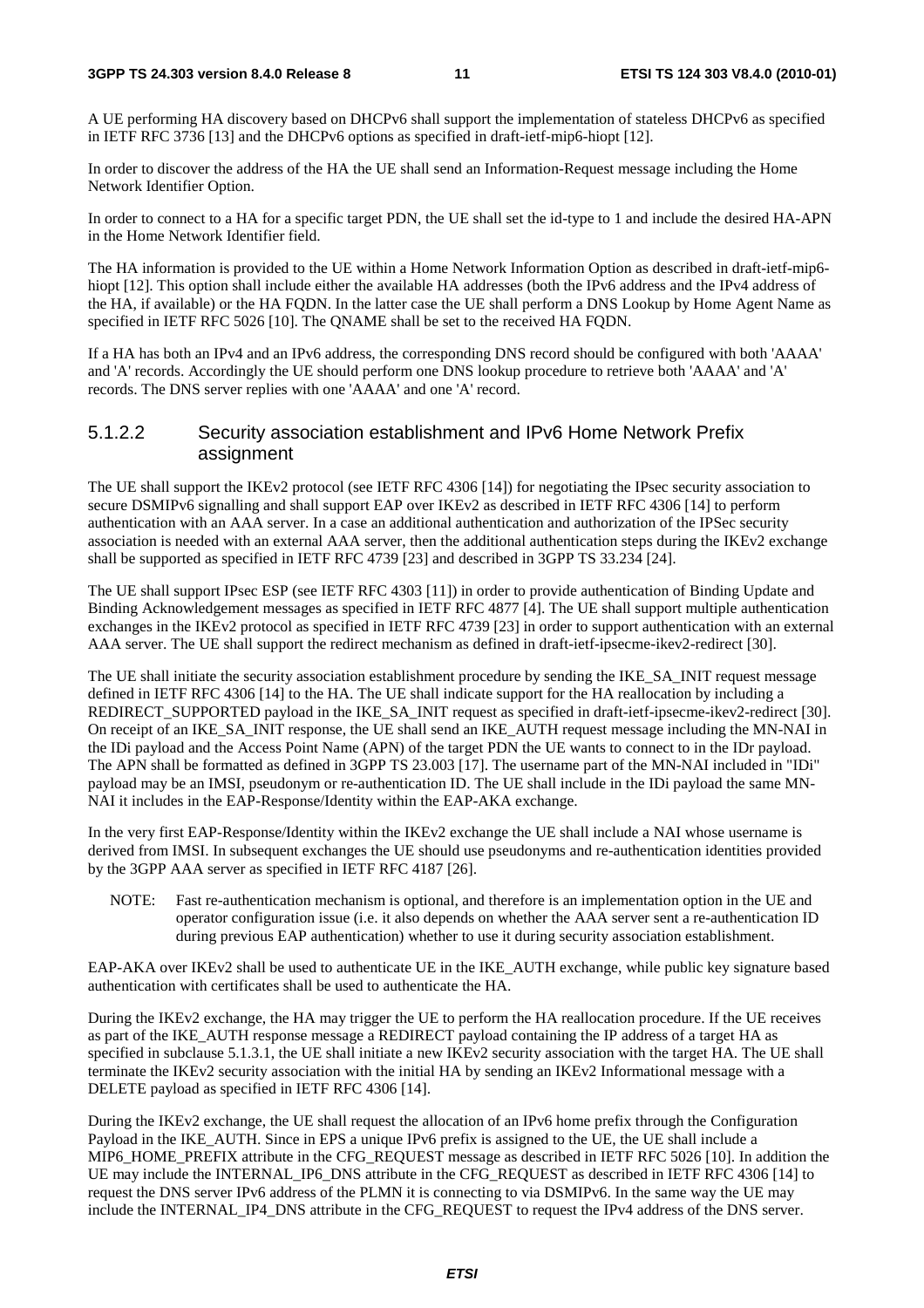The UE shall then auto-configure a Home Address from the IPv6 prefix received from the HA and shall run a CREATE\_CHILD\_SA exchange to create the security association for the new Home Address. In the CREATE\_CHILD\_SA exchange the UE shall include the Home Address and the appropriate selectors in the TSi (Traffic Selector-initiator) payload to negotiate the IPsec security association for protecting the Binding Update and Binding Acknowledgement messages as specified in IETF RFC 4877 [4].

### 5.1.2.3 Home Link Detection

The DSMIPv6 Home Link Detection Function is used by the UE to detect if an access interface is on the home link for a PDN from a DSMIPv6 perspective. The Home Link Detection function shall be performed before sending DSMIPv6 Binding Update via the same access interface.

To perform the Home Link Detection procedure, the UE shall compare the assigned Home Network Prefix for a PDN with the IPv6 prefix or prefixes included in the Prefix Information Option in the Router Advertisements received on the local link. The Home Network Prefix can be assigned in a 3GPP access via PCO, as specified in 3GPP TS 24.301 [15], or via IKEv2 as specified in subclause 5.1.2.2. If there is a match between the Home Network Prefix and one of the local prefixes, the UE is attached on the home link over the respective access interface and shall not send a Binding Update to the HA unless the UE currently has a valid DSMIPv6 Binding Update list entry. If the UE has a valid DSMIPv6 Binding Update list entry, the UE shall proceed to perform the action specified in subclause 5.2.2.4. If there is not any match, the UE shall proceed as specified in subclause 5.1.2.4.

NOTE: The UE does not need to run IKEv2 for home link detection if the Home Network prefix is dynamically received in a PCO Information Element.

### 5.1.2.4 Initial binding registration and IPv4 Home Address assignment

After establishing the security association and obtaining the IPv6 Home Address, the UE shall send a Binding Update message as specified in IETF RFC 3775 [6] and IETF RFC 5555 [2] in order to register its Home Address and Care-of Address at the HA, if it detects it is in the foreign network.

If both IPv4 and IPv6 Care-of Address are received at the foreign network, the UE shall first attempt to use the IPv6 Care-of Address for its binding registration. The UE shall not register both IPv4 and IPv6 Care-of Address to its HA.

If IPv6 Care-of Address is used for initial binding registration, the UE shall send the Binding Update message to the IPv6 address of the HA. In this Binding Update message the H (home registration) and A (acknowledge) bits shall be set. If the UE needs an IPv4 Home Address, the UE shall include the 0.0.0.0 address in the IPv4 Home Address option to request a dynamic IPv4 Home Address.

When IPv6 Care-of Address is used for initial binding registration, the Alternate Care-of Address option shall be used by the UE to carry the Care-of Address inside a Mobility Header which is protected by ESP. If this option is present, the address included in this option is the same address present in the source address of the IPv6 packet.

If IPv4 Care-of Address is used for initial binding registration, the UE shall send the Binding Update as follows (see IETF RFC 5555 [2]):

- The IPv6 packet, with the IPv6 Home Address as the Source Address field of the IPv6 header, shall be encapsulated in UDP.
- The UE shall include the IPv4 Care-of Address as the Source Address field of the IPv4 header and the HA IPv4 address as the Destination Address field of the IPv4 header.
- The UE shall include the IPv4 Care-of Address option containing the IPv4 Care-of Address.
- The UE shall set the H (home registration) and A (acknowledge) flags.
- The UE shall set the F (UDP encapsulation required) flag to 0.
- The UE shall set the R (Mobile Router Flag) flag to 1.
- If the UE needs an IPv4 Home Address, the UE shall include an IPv4 Home Address option with the 0.0.0.0 address in the Binding Update message, as defined in IETF RFC 5555 [2].

When the UE receives the Binding Acknowledgement from the HA, it shall validate it based on the rules described in IETF RFC 3775 [6] and IETF RFC 5555 [2]. If the Binding Acknowledgement contains the successful status code 0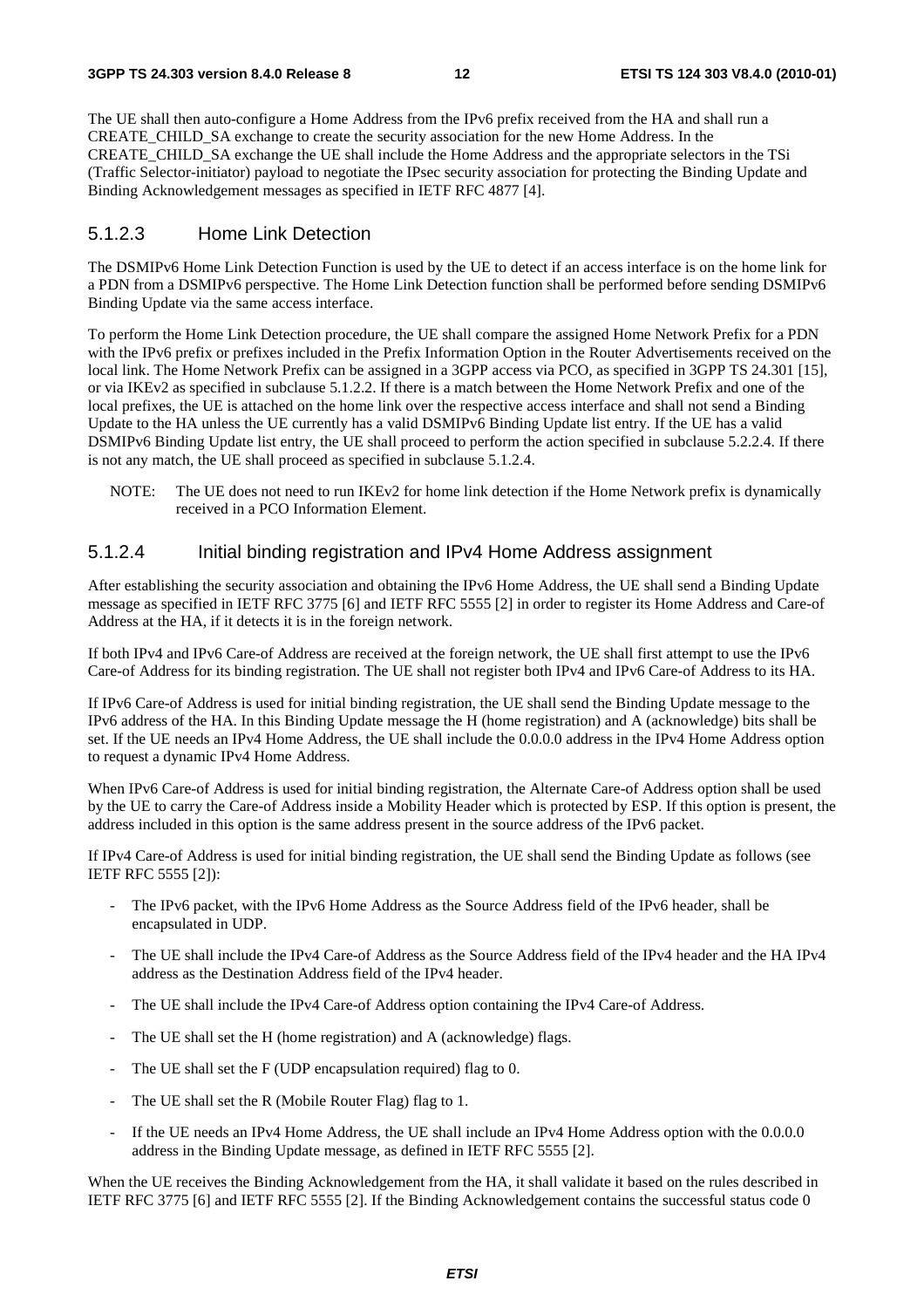("Binding Update Accepted"), the UE shall create an entry for the registered Home Address in its Binding Update List and may start sending packets containing its IPv6 Home Address or other IPv6 addresses auto-configured from the assigned home network prefix.

If the Binding Acknowledgement contains a value of 128, the UE may re-send the BU as specified in IETF RFC 3775 [6]. If the Binding Acknowledgement contains a value from 129 to 133 as specified in IETF RFC 3775 [6] or a value from 140 to 143 as specified in IETF RFC 3963 [29], the UE shall not send the BU to the HA and should discover another HA.

If the Binding Acknowledgment contains an IPv4 Address Acknowledgement option with status code value from 0 to 127 (indicating success), the UE shall create two entries in its Binding Update List, one for the IPv6 Home Address and another for the IPv4 Home Address. If the Binding Acknowledgement contains an IPv4 Address Acknowledgment option with status code indicating error (i.e. 128 or higher), the UE shall create an entry only for the IPv6 HoA in its binding update list. Moreover, if the status code is 129 ("Administratively prohibited") or 132 ("Dynamic IPv4 home address assignment not available"), the UE shall not re-send the Binding Update and it shall use only the IPv6 HoA. If the Binding Acknowledgement contains an IPv4 Address Acknowledgement option with status 128 ("Failure, reason unspecified"), 130 ("Incorrect IPv4 home address"), 131 ("Invalid IPv4 address") or 133 ("Prefix allocation unauthorized") it shall re-send the Binding Update including the 0.0.0.0 address in the IPv4 Home Address option. If the Binding Acknowledgement does not contain an IPv4 Address Acknowledgment option, the UE shall create an entry only for the IPv6 HoA in its binding update list.

NOTE: The value to be used to identify the IPv4 address acknowledgement option in the mobility header is 30;

The UE may then send data traffic either with the IPv6 Home Address or with the IPv4 Home Address. If the UE is located on an IP6-enabled link, it shall send IPv6 packets as described in IETF RFC 3775 [6]; IPv4 traffic shall be encapsulated in IPv6 packets as described in IETF RFC 5555 [2]. If the UE is located on an IPv4-only link and the Binding Acknowledgement contains the NAT detection option with the F flag set, the UE shall send IPv6 and IPv4 packets following the vanilla UDP encapsulation rules specified in IETF RFC 5555 [2]. Otherwise the UE shall send IPv6 and IPv4 packets encapsulated in IPv4 as specified in IETF RFC 5555 [2].

Once the DSMIPv6 tunnel is established, the UE may build a DHCPv4 or DHCPv6 message as described in IETF RFC 4039 [26] or IETF RFC 3736 [13] respectively and send it via the DSMIPv6 tunnel as described in IETF RFC 3775 [6] in order to retrieve additional parameters, e.g. Vendor-specific options.

### 5.1.3 HA procedures

### 5.1.3.1 Security association establishment and IPv6 Home Network Prefix assignment

The HA shall support the IKEv2 protocol (see IETF RFC 4306 [14]) for negotiating the IPsec security association to secure DSMIPv6 signalling and shall support EAP over IKEv2 as described in IETF RFC 4306 [14] to perform UE authentication with an AAA server. If an additional authentication and authorization of the IPSec security association were needed with an external AAA server, then the additional authentication steps during the IKEv2 exchange shall be supported as specified in IETF RFC 4739 [23] and defined in 3GPP TS 33.234 [24]. The HA shall support IPsec ESP (see IETF RFC 4303 [11]) in order to provide authentication of Binding Update and Binding Acknowledgement messages as specified in IETF RFC 4877 [4]. The HA shall support multiple authentication exchanges in the IKEv2 protocol as specified in IETF RFC 4739 [23] in order to support authentication with an external AAA server.

The HA shall complete the IKE\_SA\_INIT exchange as specified in IETF RFC 4306 [14]. The HA shall include in the IDr the same value included by the UE in the IDr payload of the request.

Upon successful authorization and authentication, the HA shall accept the security association establishment request by sending the IKE\_AUTH response message with the CFG\_REPLY payload including the IPv6 Home Network Prefix allocated to the UE in the MIP6\_HOME\_PREFIX attribute. This prefix information shall include the prefix length as specified in IETF RFC 5026 [10]. If the UE included the INTERNAL\_IP6\_DNS or the INTERNAL\_IP4\_DNS in the CFG\_REQUEST, the HA shall include the same attribute in the CFG\_REPLY including zero or more DNS server addresses as specified in IETF RFC 4306 [14]

If the 3GPP AAA server triggers the HA to perform a HA reallocation procedure as specified in 3GPP TS 33.402 [18], the HA learns the IP address of the target HA as specified in 3GPP TS 29.273 [20]. The HA shall provide to the UE the target HA IP address in the REDIRECT payload during IKE\_AUTH exchange as specified in 3GPP TS 33.402 [18]. The encoding of the REDIRECT payload in the IKE\_AUTH response message is specified in draft-ietf-ipsecme-ikev2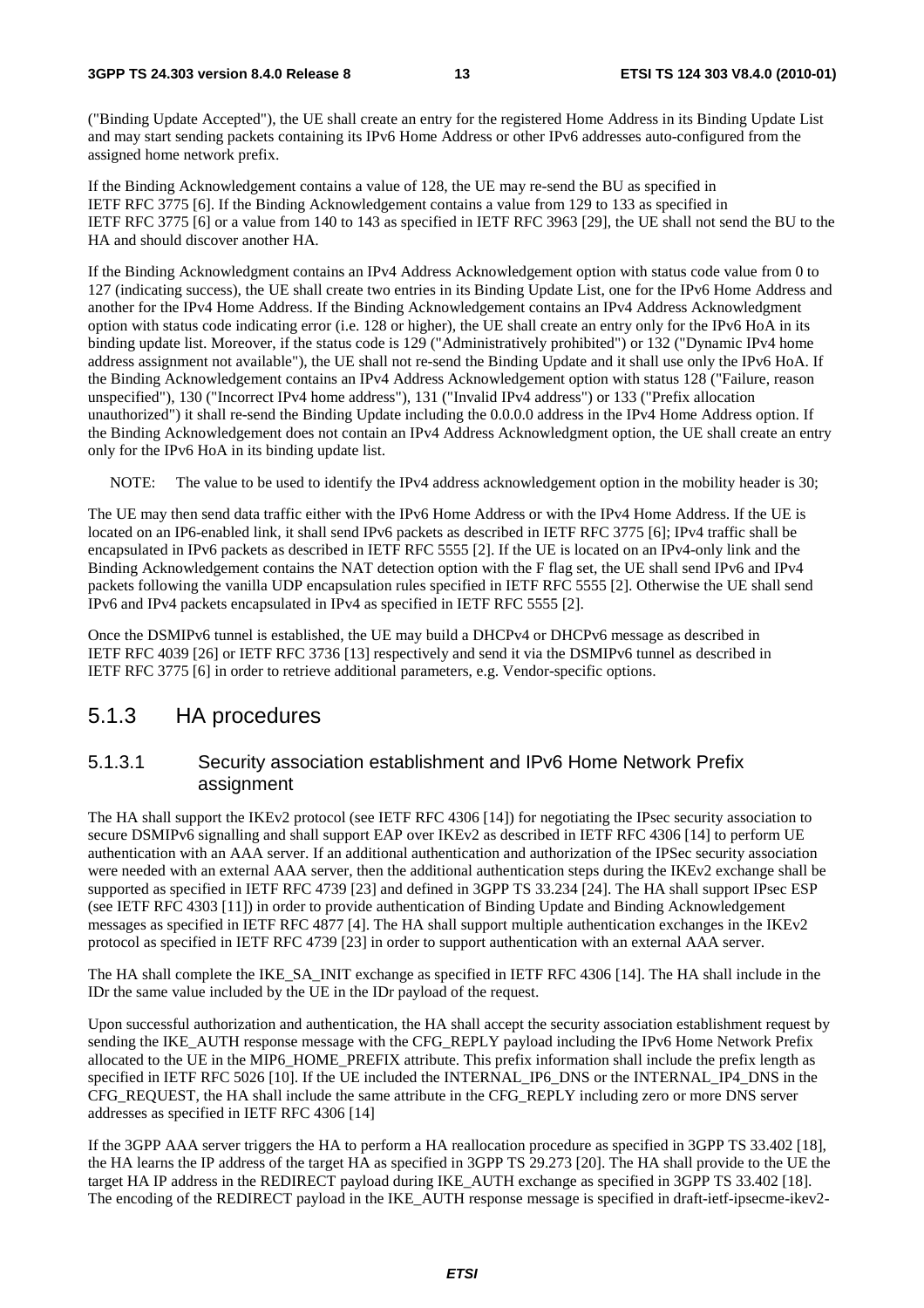redirect [30]. The HA shall not assign an IPv6 prefix to the UE in the IKE\_AUTH exchange. The HA shall remove the states of the IKEv2 security association with the UE after receiving an IKEv2 Informational message with a DELETE payload from the UE.

### 5.1.3.2 Initial binding registration and IPv4 Home Address assignment

When the HA receives a Binding Update message from the UE, it shall validate it as described in IETF RFC 3775 [6] and in IETF RFC 5555 [2]. If the Alternate Care-of Address option is present, the HA shall verify the correctness of the Alternate Care-of Address option. If the Care-of Address specified in the Alternate Care-of Address option and in the Source Address field of the IPv6 header of the Binding Update packet are different, the HA shall reject the request by returning a Binding Acknowledgement with status code 128. If the HA accepts the Binding Update message, it shall create a new entry in its binding cache for UE, marking it as a home registration. The lifetime of this binding cache entry is set based on operator's policies. The HA shall not perform a Duplicate Address Detection on the IPv6 Home Address of the UE because of the uniqueness of the IPv6 prefix assigned by the HA to the UE. Then the HA shall send a Binding Acknowledgement with R bit set to "1" as specified in IETF RFC 3775 [6] and IETF RFC 3963 [29]. The HA may include the Binding Refresh Advice mobility option following rules defined in IETF RFC 3775 [6] to indicate the remaining time until the UE should send a new home binding update.

If the Binding Update contains an IPv4 Home Address option with the 0.0.0.0 IPv4 address, the HA shall assign an IPv4 Home Address to the UE, including an IPv4 Address Acknowledgement option in the Binding Acknowledgement message, as specified in IETF RFC 5555 [2]. If no IPv4 addresses are available at the HA, the HA shall send a Binding Acknowledgement with status code 132 in the IPv4 address acknowledgement option.

If in the received Binding Update the IPv4 Care-of Address in the IPv4 Care-of Address option is not the same as the IPv4 address in the Source Address in the outer IPv4 header then a NAT was in the path. This information shall be included in the Binding Acknowledgement within a NAT Detection option with the F flag set and the Binding Acknowledgement shall be encapsulated based on the vanilla UDP encapsulation specified in IETF RFC 5555 [2].

If a NAT was not detected, the HA shall send the Binding Acknowledgement without any UDP encapsulation; the message shall be encapsulated in an IPv4 header if the Care-of Address is IPv4 or in an IPv6 header if the Care-of Address is IPv6 as specified in IETF RFC 5555 [2].

If the binding update is accepted for both IPv4 and IPv6 home addresses, the HA creates two bindings, one for each home address as specified in IETF RFC 5555 [2]. The HA shall link the IPv4 home address binding to the IPv6 home address binding.

NOTE: How the linkage between the two bindings (e.g. separate or single binding cache entry) is performed is implementation specific.

When the binding cache entry is created for the UE, the HA shall tunnel all packets destined to the IPv6 Home Address, the home network prefix and all packets destined to the IPv4 Home Address (if present) to the UE's Care-of Address. If a NAT was detected, packets shall be encapsulated in UDP and IPv4 based on vanilla UDP encapsulation specified in IETF RFC 5555 [2]. If the Care-of Address is an IPv6 address, IPv4 and IPv6 packets shall be encapsulated in an IPv6 header as specified in IETF RFC 3775 [6] and in IETF RFC 5555 [2]; otherwise, if the Care-of Address is an IPv4 address, IPv4 and IPv6 packets shall be encapsulated in an IPv4 header as specified in IETF RFC 3775 [6] and in IETF RFC 5555 [2].

### 5.1.3.3 Binding Error message

When the HA receives a Binding Update and detects an inappropriate attempt to use the Home Address destination option without an existing binding, or when an unrecognized Mobility Header is received the HA shall send a Binding Error message with appropriate status (value 1 "Unknown binding for Home Address destination option" or value 2 "Unrecognized MH Type value") as specified in IETF draft-ietf-mext-rfc3775bis-02 [27]. The HA shall include the Home address that was contained in the Home Address destination option.

If NAT was not detected, the HA shall send the Binding Error without any UDP encapsulation; the message shall be encapsulated in an IPv4 header if the Care-of Address is IPv4 or in an IPv6 header if the Care-of Address is IPv6 in the same manner as the Binding Acknowledgement encapsulation specified in IETF RFC 5555 [2].

If NAT was detected, the HA shall send the Binding Error encapsulated in UDP and IPv4 based on vanilla UDP encapsulation specified in IETF RFC 5555 [2].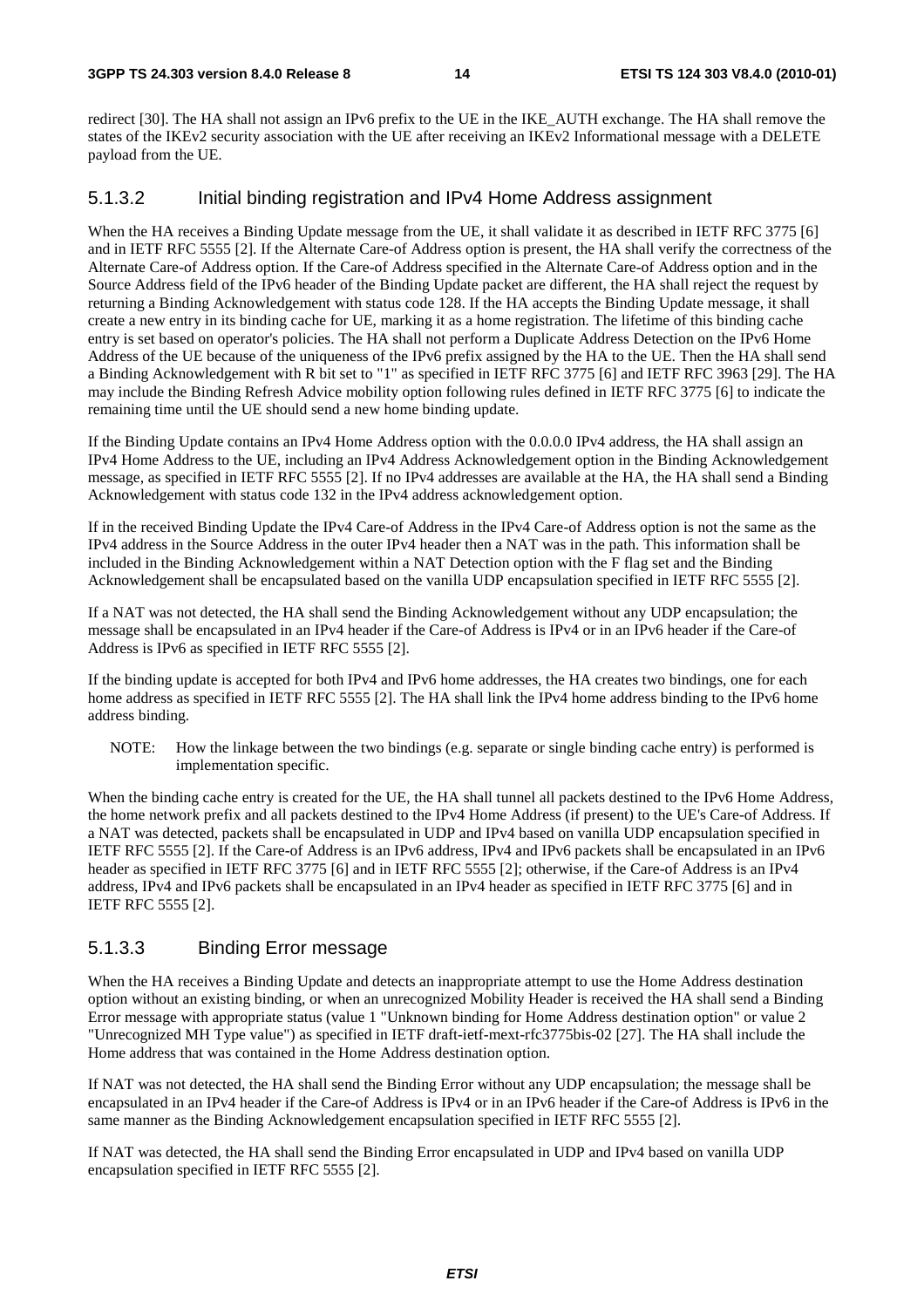## 5.2 Dual-Stack Mobile IPv6 handover

### 5.2.1 General

The DSMIPv6 handover procedure is performed by the UE to update its Care-of Address at the HA after a movement between two different accesses which implies a change of the local IP address (e.g. a movement from a 3GPP to a non-3GPP access). When this procedure takes place, the UE has already a valid registration at the HA, which implies that the HA has an entry in its binding cache for that UE and a security association to secure DSMIPv6 signalling is in place between the UE and the HA.

The procedure involves performing the Home Link Detection, setup a security association with the HA if there is no security association existing, and the exchange of a Binding Update and a Binding Acknowledgement between the UE and the HA. For the handover procedure, at the previous access the UE shall already perform discovery of the HA address, and may set up a security association with it, as these steps are part of the initial attach procedure described in subclause 5.1.2.

There are different handover scenarios:

- handover from home link to a foreign link;
- handover from a foreign link to another foreign link; and
- handover from a foreign link to a home link.

### 5.2.2 UE procedures

### 5.2.2.1 General

Following a change of access, the UE configures an IP address on the target access system. The details of IP address configuration can be access specific. The handling of the received Binding Acknowledgement is the same as specified in subclause 5.1.2.4.

### 5.2.2.2 Handover from home link to a foreign link

If the access network supports IPv6, as soon as the UE has received via a Router Advertisement at least an IPv6 prefix which is not present in its Prefix List, the UE shall perform the Home Link detection as specified in subclause 5.1.2.3.

If the UE detects that it is moving from home link to foreign link, and if there is no security association existing with the HA, the UE shall perform the Security association establishment and Home Address assignment procedure with the HA as specified in subclause 5.1.2.2.

Then the UE shall perform the initial binding registration and IPv4 Home Address assignment as specified in subclause 5.1.2.4. In order to maintain IP address preservation for the IPv4 address used in the home link, the UE shall include the IPv4 address used on the home link in an IPv4 Home Address option in the same Binding Update message.

If the UE does not have an IPv4 Home Address but wants to configure one, the UE shall include the IPv4 Home Address option with the 0.0.0.0 address as specified in subclause 5.1.2.4.

If the access network supports only IPv4, as soon as the UE has configured an IPv4 Care-of Address, the UE shall send a Binding Update tunnelled in UDP as specified in IETF RFC 5555 [2]. The UE shall set the F flag to "0". The UE shall set the R flag to "1".

Independent of an IPv6 or IPv4 access network the UE shall set the Key Management Capability (K) bit in the Binding Update message.

If the UE receives, as response to an outstanding binding registration, a binding acknowledgment having a status code equal to 135 ("Sequence number out of window") and a sequence number different from the one used in the outstanding binding registration, the UE shall accept the binding acknowledgment and process it as specified in IETF RFC 3775 [6].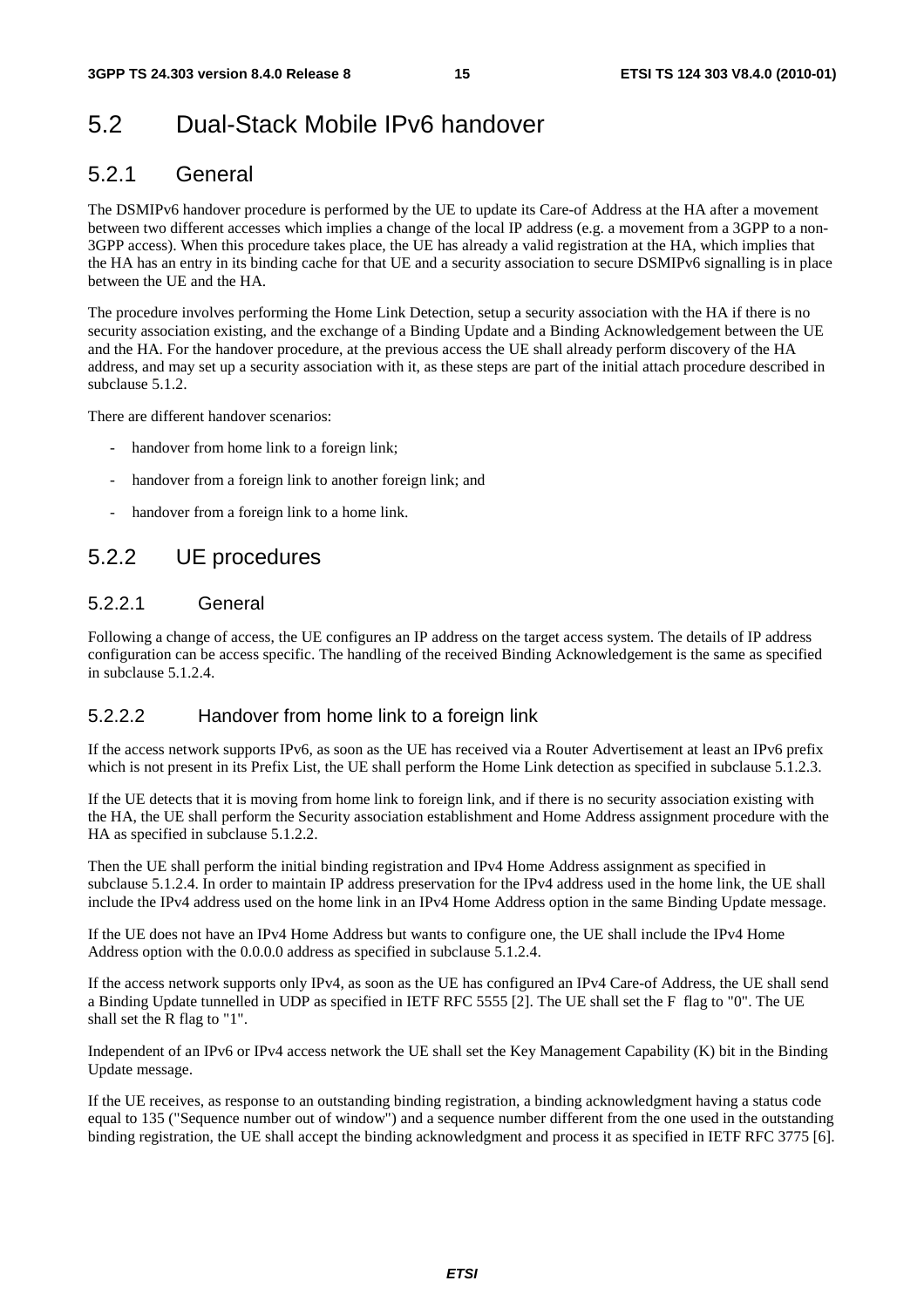### 5.2.2.3 Handover from a foreign link to another foreign link

If the access network supports IPv6, as soon as the UE has received via a Router Advertisement at least an IPv6 prefix which is not present in its Prefix List, the UE shall perform the Home Link detection as specified in subclause 5.1.2.3.

If the UE detects it is not attached to the home link, the UE shall send a Binding Update to the HA including the newly configured IP address as the Care-of Address in the Source IP address of the packet and optionally in the Alternate Care-of Address Option [6]. The UE build the Binding Update message as specified in IETF RFC 3775 [6].

If the UE has been assigned also an IPv4 Home Address and wants to update also the binding for it, the UE shall include the IPv4 Home Address option including the assigned IPv4 Home Address in the same Binding Update message.

If the UE has been assigned also an IPv4 Home Address and wants to release it, the UE shall not include any IPv4 Home Address option in the same Binding Update.

If the UE does not have an IPv4 Home Address but wants to configure one, the UE shall include the IPv4 Home Address option with the 0.0.0.0 address as specified in subclause 5.1.2.4.

If the access network supports only IPv4, as soon as the UE has configured an IPv4 Care-of Address which is different from the previous Care-of Address, the UE shall send a Binding Update tunnelled in UDP as specified in IETF RFC 5555 [2]. The UE shall set the F flag to "0". The UE shall set the R flag to "1".

Independent of an IPv6 or IPv4 access network the UE shall set the Key Management Capability (K) bit in the Binding Update message.

### 5.2.2.4 Handover from a foreign link to a home link

If the access network supports IPv6, as soon as the UE has received via a Router Advertisement message at least an IPv6 prefix which is not present in its Prefix List, the UE shall perform the Home Link detection as specified in subclause 5.1.2.3 to detect if the UE is attaching to the home link. If the UE detects it is attached to the home link and there is a valid DSMIPv6 Binding Update list entry at the UE, the UE shall send a Binding Update with the Lifetime field set to "0" in order to remove the binding at the HA, as specified in IETF RFC 3775 [6]. If an IPv4 home address was assigned to the UE, as an optimization the UE may not include the IPv4 home address option as the binding for the IPv4 home address will be removed by the HA. Independent of an IPv6 or IPv4 access network the UE shall set the Key Management Capability (K) bit in the de-registration Binding Update message. The UE may preserve the IKEv2 session in order to avoid re-establishing the session when the next handover occurs. If there is not a safe assumption that the UE will remain in the home link (e.g. switching off the non-3GPP radio interface in case of a dual radio terminal), the UE should preserve the IKEv2 session.

If the UE receives a Binding Revocation Indication message from the HA while there is an outstanding unacknowledged Binding Update with Lifetime field set to "0" message, the UE need not send a Binding Revocation Acknowledgement as specified in subclause 5.4.2.1.

### 5.2.3 HA procedures

### 5.2.3.1 Handover from home link to a foreign link

In case of UE handover from home link to foreign link, the HA shall support the initial registrstion procedure as specified in subclause 5.1.3.

The error codes used in the Binding Acknowledgement are the same as specified in subclause 5.1.3.2.

### 5.2.3.2 Handover from a foreign link to another foreign link

When the HA receives a Binding Update from the UE, the HA shall validate it as described in IETF RFC 3775 [6] and in IETF RFC 5555 [2]. If the validation is successful, the HA shall update the binding cache entry related to the Home Address included in the Binding Update.

If the Binding Update is an IPv6 packet, with the Alternate Care-of Address option present, the HA shall verify the correctness of the Alternate Care-of Address option. If the Care-of Address specified in the Alternate Care-of Address option and in the Source Address field of the IPv6 header of the Binding Update packet are different, the HA shall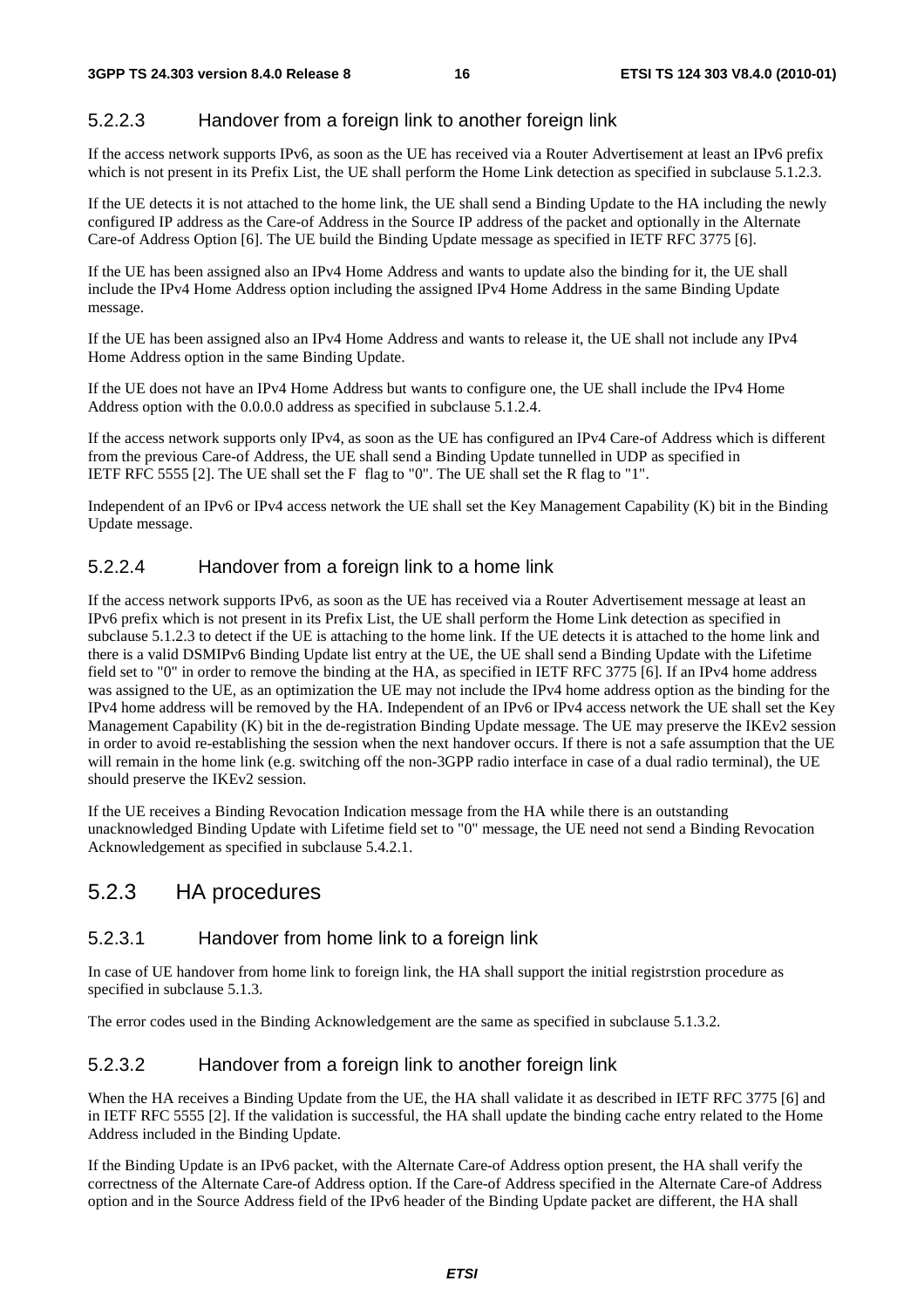#### **3GPP TS 24.303 version 8.4.0 Release 8 17 ETSI TS 124 303 V8.4.0 (2010-01)**

reject the request by returning a Binding Acknowledgement with status code 128. If the option is valid, the HA shall update the binding cache entry with the Care-of Address in the Source Address of the IPv6 header.

If the Binding Update outer header is an IPv4 header and the IPv4 Care-of Address in the IPv4 Care-of Address option is the same as the IPv4 address in the Source Address in the outer IPv4 header, the HA shall update the binding cache entry with the Care-of Address in the IPv4 Care-of Address option and shall send a Binding Acknowledgment encapsulated in IPv4 as specified in IETF RFC 5555 [2].

If in the received Binding Update the IPv4 Care-of Address in the IPv4 Care-of Address option is not the same as the IPv4 address in the Source Address in the outer IPv4 header then a NAT was in the path. This information shall be included in the Binding Acknowledgement within a NAT Detection option with the F bit set. The Binding Acknowledgment shall be encapsulated in UDP and the binding cache updated as specified in IETF RFC 5555 [2].

If the Binding Update contains an IPv4 Home Address option with an IPv4 Home Address previously assigned, the HA shall update also the binding cache entry related to the IPv4 Home Address to the UE. If the Binding Update contains no IPv4 Home Address option, the HA shall remove the binding cache entry related to the IPv4 Home Address of the UE if present.

If the Binding Update contains an IPv4 Home Address option with the 0.0.0.0 IPv4 address, the HA shall assign an IPv4 Home Address to the UE, including an IPv4 Address Acknowledgement option in the Binding Acknowledgement message.

The error codes used in the Binding Acknowledgement are the same as specified in subclause 5.1.3.2.

If the Key Management Mobility Capability (K) bit is set in the Binding Update and the HA supports the feature, the HA updates its IKEv2 security associations to include the UE"s Care-of Address as the peer address and the Binding Acknowledgement is returned with the K bit set.

The HA shall set the R bit to "1" in the Binding Acknowledgement.

### 5.2.3.3 Handover from a foreign link to a home link

When a UE hands over from a foreign link to its home link, a network based mobility protocol (PMIPv6 or GTP) in the home link creates a binding cache entry for the UE. The DSMIPv6 binding cache entry that was created by the UE on the foreign link shall not be overwritten. The downlink UE packets shall be processed by the HA based on the DSMIPv6 binding cache entry before the DSMIPv6 binding cache entry is removed.

The DSMIPv6 binding cache entry shall be removed when a Binding Update with lifetime field set to "0" is received by the HA from the UE. The HA shall process the message as per IETF RFC 5555 [2] and IETF RFC 3775 [6], removing the associated binding cache entry and sending the Binding Acknowledge message with the Status field set to "0" (Binding Update accepted). If an IPv4 home address was assigned to the UE, the HA shall also remove the binding for the IPv4 home address tied to the IPv6 home address included in the Binding Update.

If the HA decides to remove the DSMIPv6 binding cache entry of the UE, prior to receiving a binding update with lifetime set to "0" from the UE , the HA shall send a Binding Revocation Indication message as specified in subclause 5.4.3.1.

NOTE: As described above, if the HA receives a Binding Update with Lifetime field set to "0", the HA removes the associated binding cache entry, but additionally the HA can store some data of the binding cache entry for a certain time in order to allow the HA to identify a delayed Binding Update registration message arriving at the HA after the Binding Update de-registration.

## 5.3 Dual Stack Mobile IPv6 Re-Registration

### 5.3.1 General

The DSMIPv6 Re-Registration procedure can occur at any time when the UE is already registered at the HA. The procedure is initiated by the UE when it wishes to extend the lifetime of an existing registration, e.g. in case the lifetime is expiring. The procedure can also be initiated by the UE when it wishes to request an IPv4 home address or to release the IPv4 binding while maintaining the IPv6 binding. The procedure may also be initiated by the UE as a mechanism to refresh the NAT bindings in order to be reachable from the HA.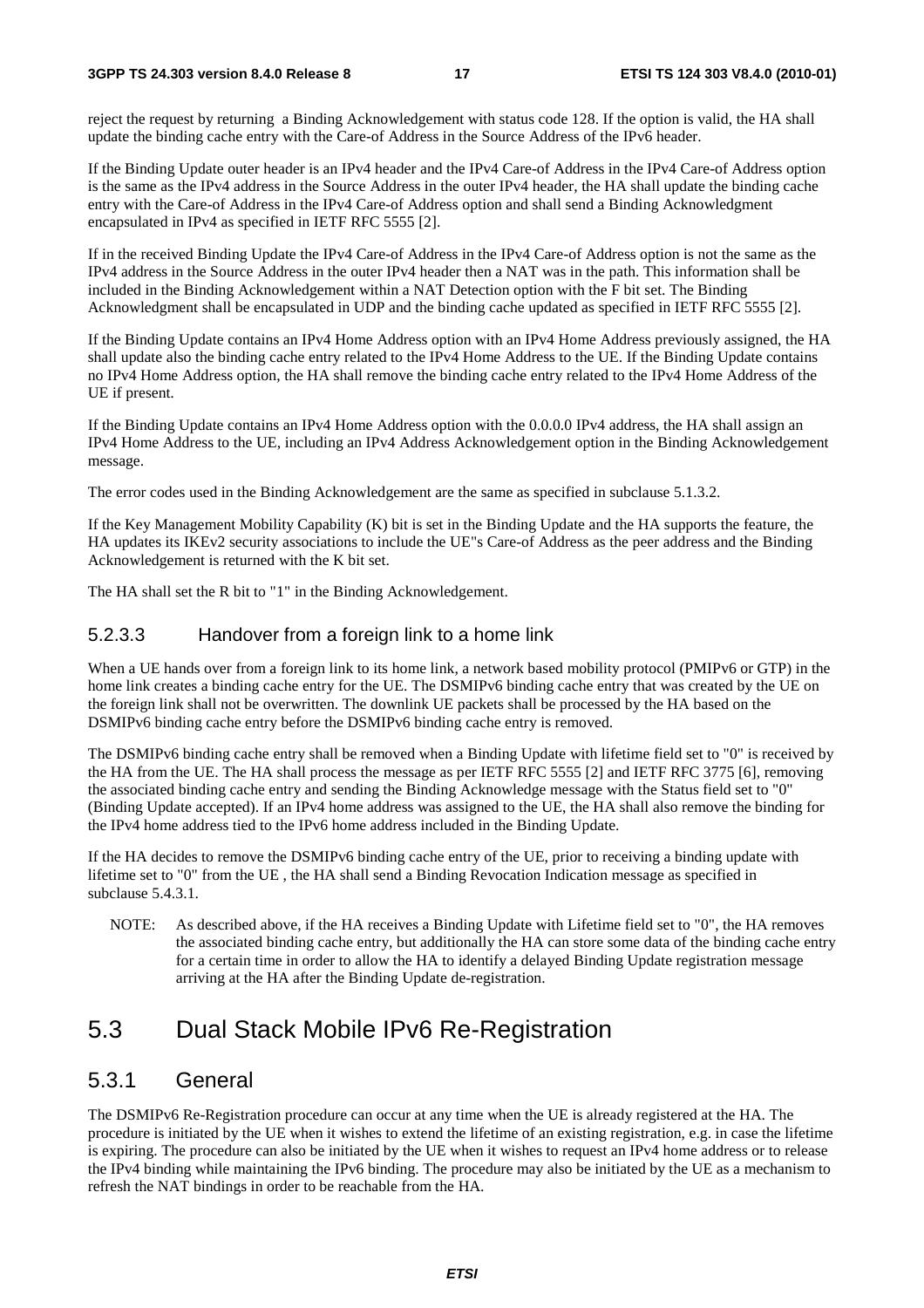NOTE: The usage of BU messages for keepalive purposes can have impacts to the battery life of the UE. The UE can be configured to rate limiting or avoid NAT keepalive as specified in IETF RFC 5555 [2].

### 5.3.2 UE procedures

As specified in IETF RFC 3775 [6], if the UE wants to extend the validity of an existing binding at the HA, the UE shall send a new Binding Update to the HA before the expiration of the lifetime indicated in the received Binding Acknowledgement, even if it is not changing its primary Care-of Address. This Binding Update is usually referred as periodic Binding Update.

The UE shall follow the rules described in IETF RC 3775 [6], IETF RFC 5555 [2] and in subclause 5.1.2.4 to send a periodic Binding Update and handle the associated Binding Acknowledgement. As the UE has not performed any handover, the UE shall confirm the already registered Care of Address and shall indicate the desired lifetime value. In a periodic Binding Update the UE may request an IPv4 Home Address.

If a NAT was detected and the UE is not exchanging data traffic, the UE may send a re-registration Binding Update in order to refresh the NAT binding. The Binding Update shall be sent with the interval contained in the Refresh Time field of the NAT detection option received when the NAT was detected. If the Refresh Time field was set to all 1s, the UE shall use the Binding Acknowledge lifetime as reference interval to send NAT keepalives Binding Updates.

The UE may also send a re-registration Binding Update with the purpose of requesting an IPv4 Home Address.

The UE may also send a re-registration Binding Update for the purpose of releasing the IPv4 Home Address previoulsy assigned. For this purpose, the UE shall follow the rules described in IETF RFC 5555 [2] sending a re-registration Binding Update containing no IPv4 Home Address option.

### 5.3.3 HA procedures

When the HA receives a periodic Binding Update message from the UE, it shall validate it as described in IETF RFC 3775 [6], IETF RFC 5555 [2] and in subclause 5.1.3.2.

In processing a periodic Binding Update the HA shall follow the rules described in subclause 5.1.3.2. In addition if the Binding Update does not include the IPv4 home address option the HA shall remove any associated IPv4 binding cache entry and continue to maintain the IPv6 binding.

If the HA accepts the Binding Update message, it shall update the lifetime and sequence number of the existing entry in its binding cache for the Home Address. The Care-of Address is not updated as the periodic Binding Update is not used to update the Care-of Address.

## 5.4 Dual-Stack Mobile IPv6 detach

### 5.4.1 General

The DSMIPv6 detach is performed by the UE to close the DSMIPv6 session and the respective IKEv2 session or by the network to inform the UE that it does not have access to a specific PDN through DSMIPv6 any longer. After the DSMIPv6 detach procedure, the UE still has IP connectivity provided by the access network.

There are two explicit detach procedures:

- UE-initiated detach procedure: in this case the UE performs a DSMIPv6 de-registration with the HA and closes the IKEv2 session.
- HA-initiated detach procedure: in this case the HA informs the UE that the DSMIPv6 binding is no more valid. The UE shall then perform the network-initiated detach procedure.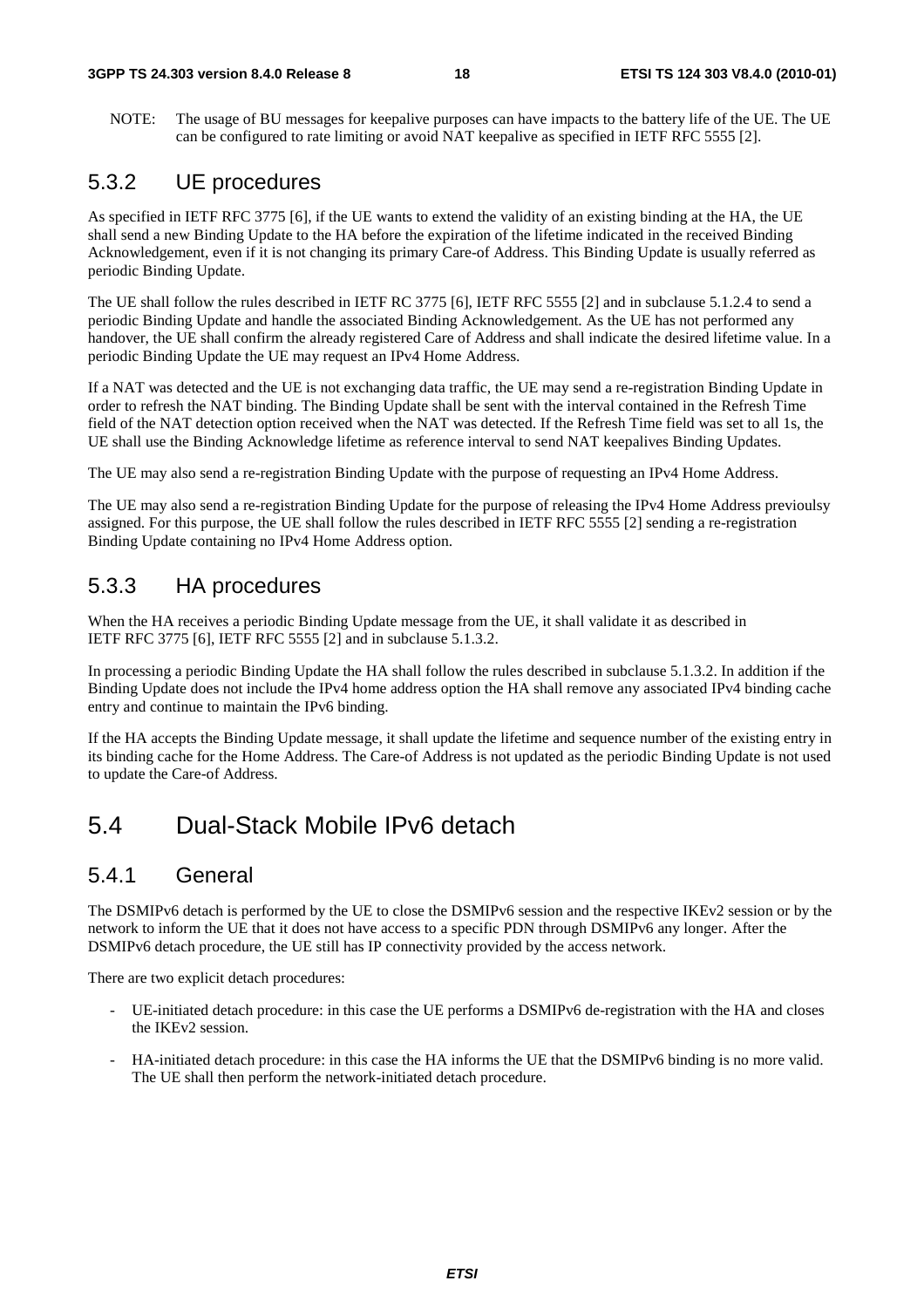### 5.4.2 UE procedures

### 5.4.2.1 Network-initiated detach

Upon receiving a Binding Revocation Indication (BRI) message according to draft-ietf-mext-binding-revocation [19] from the HA, the UE first shall perform the required validity checks on the BRI according to draft-ietf-mext-bindingrevocation [19].

The UE shall send a Binding Revocation Acknowledgement (BRA) as specified in draft-ietf-mext-bindingrevocation [19]. In this message the UE shall set the status field to "Success" to reflect that it has received the BRI message. The BRA message may be tunnelled in UDP or IPv4 as specified in subclause 5.1.2.4 for Binding Update messages.

The UE then shall remove the entry identified in the BRI as deregistered from its binding update list and shall use the procedures defined in IETF RFC 4306 [14] to remove the IPsec security associations associated with the DSMIPv6 registration as described in subclause 5.4.2.2.

### 5.4.2.2 UE-initiated detach

To detach from a specific PDN to which it is connected through a DSMIPv6 session, the UE shall send a Binding Update with the Lifetime field set to 0 as specified in IETF RFC 3775 [6].

The UE shall use the procedures defined in the IKEv2 protocol in IETF RFC 4306 [14] to remove the IPsec security associations associated with the DSMIPv6 registration. The UE shall close the security associations associated with the DSMIPv6 registration and instruct the HA to do the same by sending the INFORMATIONAL request message including a DELETE payload. The Protocol ID in the DELETE payload shall be set to "1" (IKE) to indicate that all IPsec ESP security associations that were negotiated within the IKEv2 exchange shall be deleted.

### 5.4.3 HA procedures

### 5.4.3.1 Network-initiated detach

As soon as it receives a trigger for network-initiated detach procedure (3GPP TS 29.273 [20]) the HA shall send a Binding Revocation Indication (BRI) message according to draft-ietf-mext-binding-revocation [19] to the UE. The message shall contain the Home Address, corresponding to the PDN connection which shall be removed. The HA shall set the P (Proxy Binding) bit to 0 (Not Proxy MIPv6 binding), G bit (Global) to 0 (only the PDN Connection specified by the HoA is removed) and V bit (IPv4 HoA Binding Only) to 0 (Not to terminate the IPv4 Home Address binding only). The revocation trigger value shall be set to 1 (Unspecified). The HA shall include the UE home address in the Type 2 routing header as per draft-ietf-mext-binding-revocation [19] and shall not include any mobility option. The BRI message may be tunnelled in UDP or IPv4 as specified in subclause 5.1.3.2 for Binding Acknowledgement messages.

The HA shall follow procedures according to draft-ietf-mext-binding-revocation [19] to await the receipt of a Binding Revocation Acknowledgment (BRA) message from the UE. These procedures are based on the timer MINDelayBRIs defined in draft-ietf-mext-binding-revocation [19]. The HA shall not remove the entry from its binding cache before receiving the BRA.

If the HA receives a Binding Update with Lifetime set to 0 after initiating the network-initiated detach procedure, the HA should treat the BU as acknowledgement to the BRI for the purposes of completing the revocation procedures that are defined in draft-ietf-mext-binding-revocation [19]; in this case, the HA shall remove the respective entry in its binding cache, deleting the timer MINDelayBRIs and respond with a Binding Acknowledgement according to IETF RFC 5555 [2] and IETF RFC 3775 [6].

### 5.4.3.2 UE-initiated detach

When the HA receives a Binding Update with the Lifetime field set to 0, it shall delete any existing entry for the Home Address included in the Binding Update. Then the HA shall send a Binding Acknowledgement as specified in IETF RFC 5555 [2] and IETF RFC 3775 [6].

On receipt of the INFORMATIONAL request message including a DELETE payload indicating that the UE is deleting the IPsec security associations associated with the DSMIPv6 registration, the HA shall close the IKE security association, and all IPsec ESP security associations that were negotiated within it towards the UE.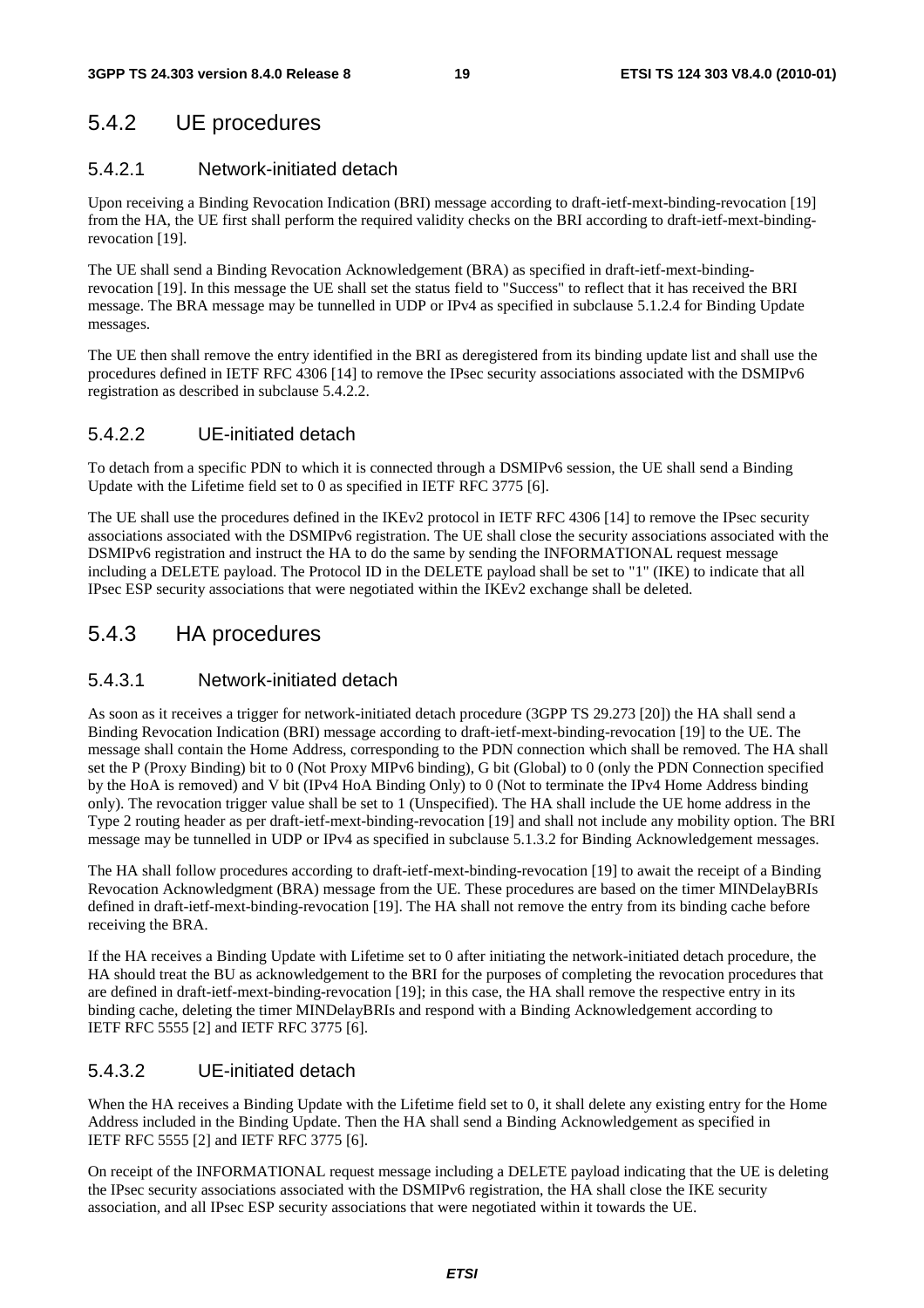## 5.5 Void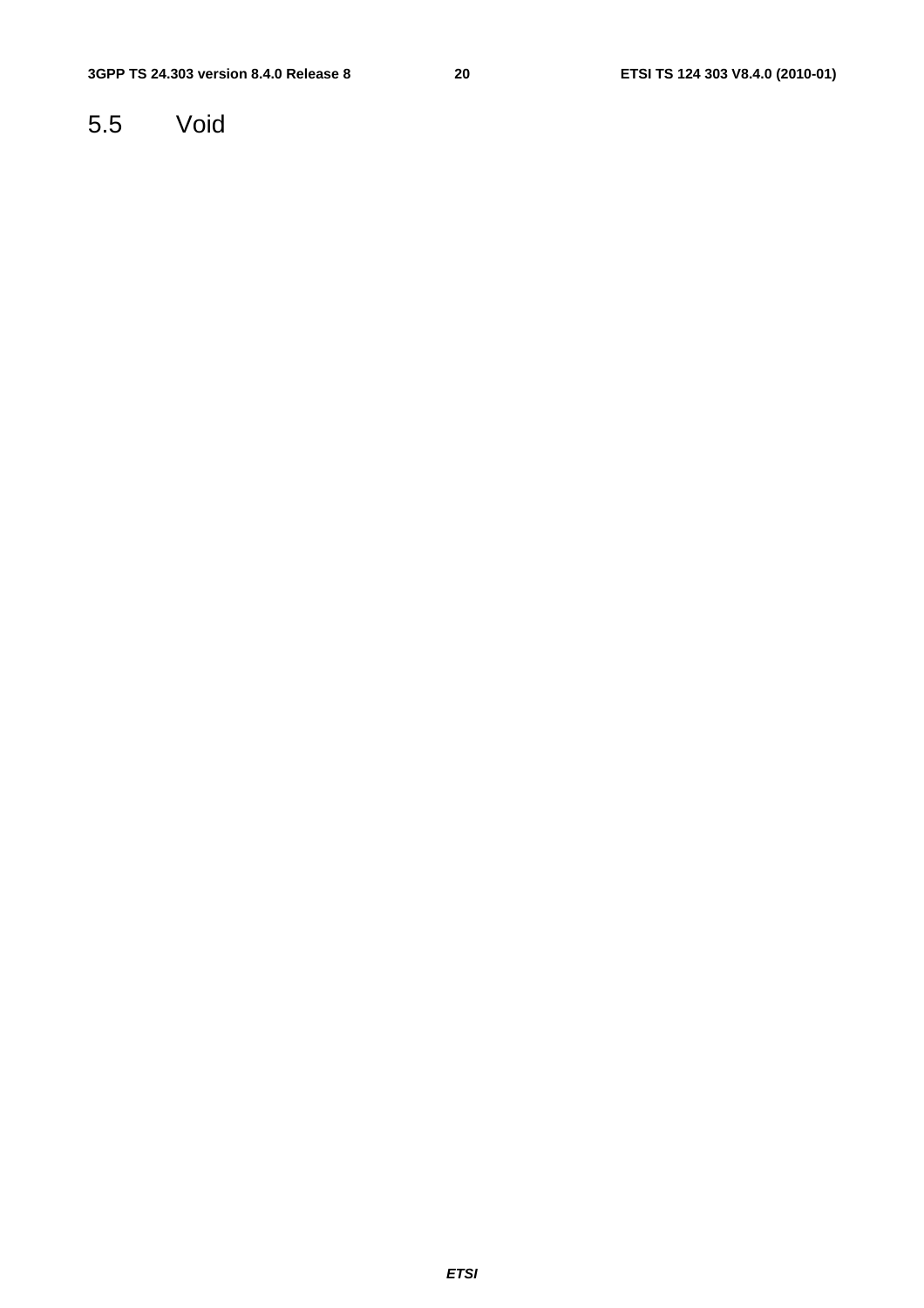## Annex A (normative): Message Details

## A.1 General

Only the message fields and the mobility options used in the DSMIPv6 procedures defined in this TS are present in this annex. Unspecified message fields and mobility options are not used by this specification.

The IP header, the home address destination option, and type 2 routing header option of the DSMIPv6 signalling messages are not included in this annex. They shall be set in the message as defined in the IETF RFC 3775 [6], IETF RFC 5555 [2] and draft-ietf-mext-binding-revocation [19].

## A.2 Initial Binding Registration

## A.2.1 Binding Update

The fields of a BU message for the DSMIPv6 Initial Binding Registration procedure are depicted in Table A.2.1-1.

The Mobility Options in a BU message for the DSMIPv6 Initial Binding Registration procedure are depicted in Table A.2.1-2.

| <b>Fields</b>                               | <b>Fields Description</b>                                                                                                                                                                 | <b>Reference</b>         |
|---------------------------------------------|-------------------------------------------------------------------------------------------------------------------------------------------------------------------------------------------|--------------------------|
| Sequence Number                             | Set to a monotonically increasing value.                                                                                                                                                  | <b>IETF RFC 3775 [6]</b> |
| Lifetime                                    | Set to the requested number of time in units of 4<br>seconds the binding shall remain valid.                                                                                              | <b>IETF RFC 3775 [6]</b> |
| Home Registration (H)                       | Set to "1" to indicate receiving node should act as this<br>node"s HA                                                                                                                     | IETF RFC 3775 [6]        |
| Link-local Address<br>Compatibility (L)     | The Link-Local Address Compatibility (L) bit is set<br>when the home address reported by the mobile node<br>has the same interface identifier as the mobile node's<br>link-local address. | IETF RFC 3775 [6]        |
| Key Management Mobility<br>Capability (K)   | Set to "1" to indicate IKEv2 SA ability to survive<br>mobility                                                                                                                            | <b>IETF RFC 3775 [6]</b> |
| Acknowledge (A)                             | Set to "1" to request an acknowledgement message.                                                                                                                                         | <b>IETF RFC 3775 [6]</b> |
| Force UDP encapsulation<br>request (F) Flag | Set to "0" to indicate no forced UDP encapsulation                                                                                                                                        | <b>IETF RFC 5555 [2]</b> |
| Mobile Router Flag (R)                      | Set to "1" to indicate home network prefix preservation IETF RFC 3963 [29]<br>for the UE.                                                                                                 |                          |

#### **Table A.2.1-1: Fields of a BU message for the DSMIPv6 Initial Binding Registration procedure**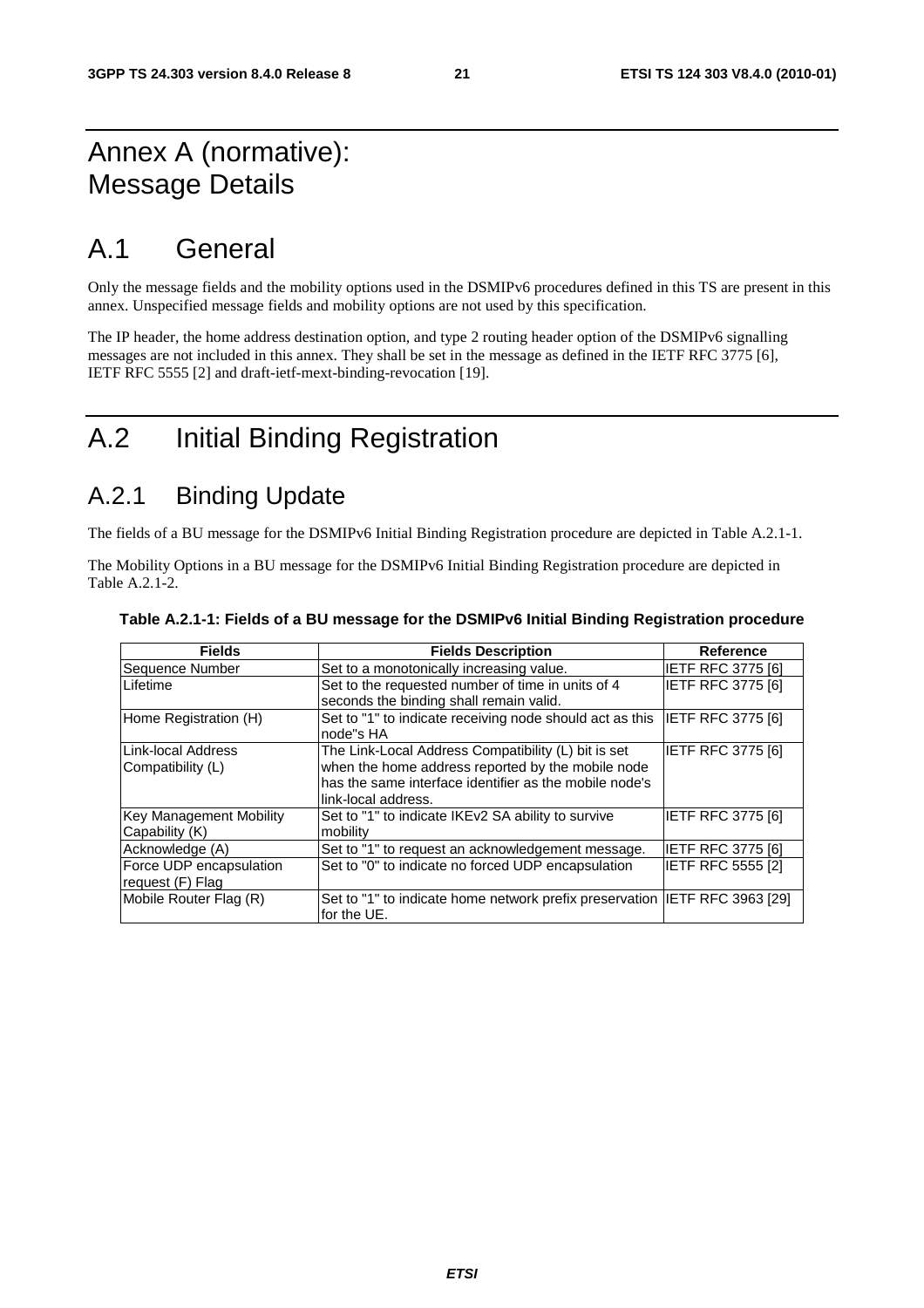| <b>Mobility Option</b>             | Cat. | <b>Mobility Option Description</b>                                                                                                                                 | <b>Reference</b>         |
|------------------------------------|------|--------------------------------------------------------------------------------------------------------------------------------------------------------------------|--------------------------|
|                                    |      |                                                                                                                                                                    |                          |
| <b>IPv4 Home Address</b><br>option | O    | Set to the value "0.0.0.0" to request allocation for the<br>UE. The "P" flag is set to '0'.<br>The Prefix Length is set to the requested prefix length<br>of '32'. | <b>IETF RFC 5555 [2]</b> |
| <b>IPv 4 Care-of Address</b>       | C    | Set to the IPv4 Care-of address when in an IPv4<br>Access Network.                                                                                                 | <b>IETF RFC 5555 [2]</b> |
| Alternate Care-of<br>Address       | С    | Used (in addition to the Source address of the IPv6<br>packet) to carry the IPv6 care-of address when in an<br>IPv6 access network.                                | <b>IETF RFC 3775 [6]</b> |

#### **Table A.2.1-2: Mobility Options in a BU message for the DSMIPv6 Initial Binding Registration procedure**

## A.2.2 Binding Acknowledgement

The fields of a BA message for the DSMIPv6 Initial Binding Registration procedure are depicted in Table A.2.2-1.

The Mobility Options in a BA message for the DSMIPv6 Initial Binding Registration procedure are depicted in Table A.2.2-2.

**Table A.2.2-1: Fields of a BA message for the DSMIPv6 Initial Binding Registration procedure** 

| <b>Fields</b>                                    | <b>Fields Description</b>                                                                                                    | Reference                 |
|--------------------------------------------------|------------------------------------------------------------------------------------------------------------------------------|---------------------------|
| <b>Status</b>                                    | Set to indicate the result.                                                                                                  | <b>IETF RFC 3775 [6]</b>  |
| <b>Key Management Mobility</b><br>Capability (K) | Set as per HA ability to support the feature of updating IETF RFC 3775 [6],<br>the IKE SA based on Binding Update processing | <b>IETF RFC 5555 [2]</b>  |
| Mobile Router Flag (R)                           | Set to "1"                                                                                                                   | <b>IETF RFC 3963 [29]</b> |
| Sequence Number                                  | Set to the value received in the corresponding Binding IETF RFC 3775 [6]<br>Update.                                          |                           |
| Lifetime                                         | Set to the granted number of time units of 4 seconds<br>the binding shall remain valid.                                      | <b>IETF RFC 3775 [6]</b>  |

#### **Table A.2.2-2: Mobility Options in a BA message for the DSMIPv6 Initial Binding Registration procedure**

| <b>Mobility Option</b>                          | Cat. | <b>Mobility Option Description</b>                                                                                                                                                                                                 | Reference                |
|-------------------------------------------------|------|------------------------------------------------------------------------------------------------------------------------------------------------------------------------------------------------------------------------------------|--------------------------|
| <b>IPv4 Address</b><br>Acknowledgment<br>option | С    | If IPv4 Home Address option is present in the<br>corresponding BU, IPv4 Home Address is set to the<br>IPv4 Home Address allocated for the UE. The<br>supporting Status field is set accordingly. Pref-len field<br>is set to "32". | IETF RFC 5555 [2]        |
| NAT Detection Option                            | C    | When present the option contains the F Flag which<br>indicates to the UE that UDP encapsulation is required.<br>Option contains an optionally Refresh Time for the UE<br>to refresh the NAT binding.                               | <b>IETF RFC 5555 [2]</b> |
| <b>Binding Refresh</b><br>Advice                | O    | Contains a Refresh Interval in units of 4 seconds<br>indicating the remaining time until the UE should send<br>a new home registration to the HA.                                                                                  | IETF RFC 3775 [6]        |

## A.2.3 Binding Error

The fields of a BE message for the DSMIPv6 Initial Binding Registration procedure are depicted in Table A.2.3-1.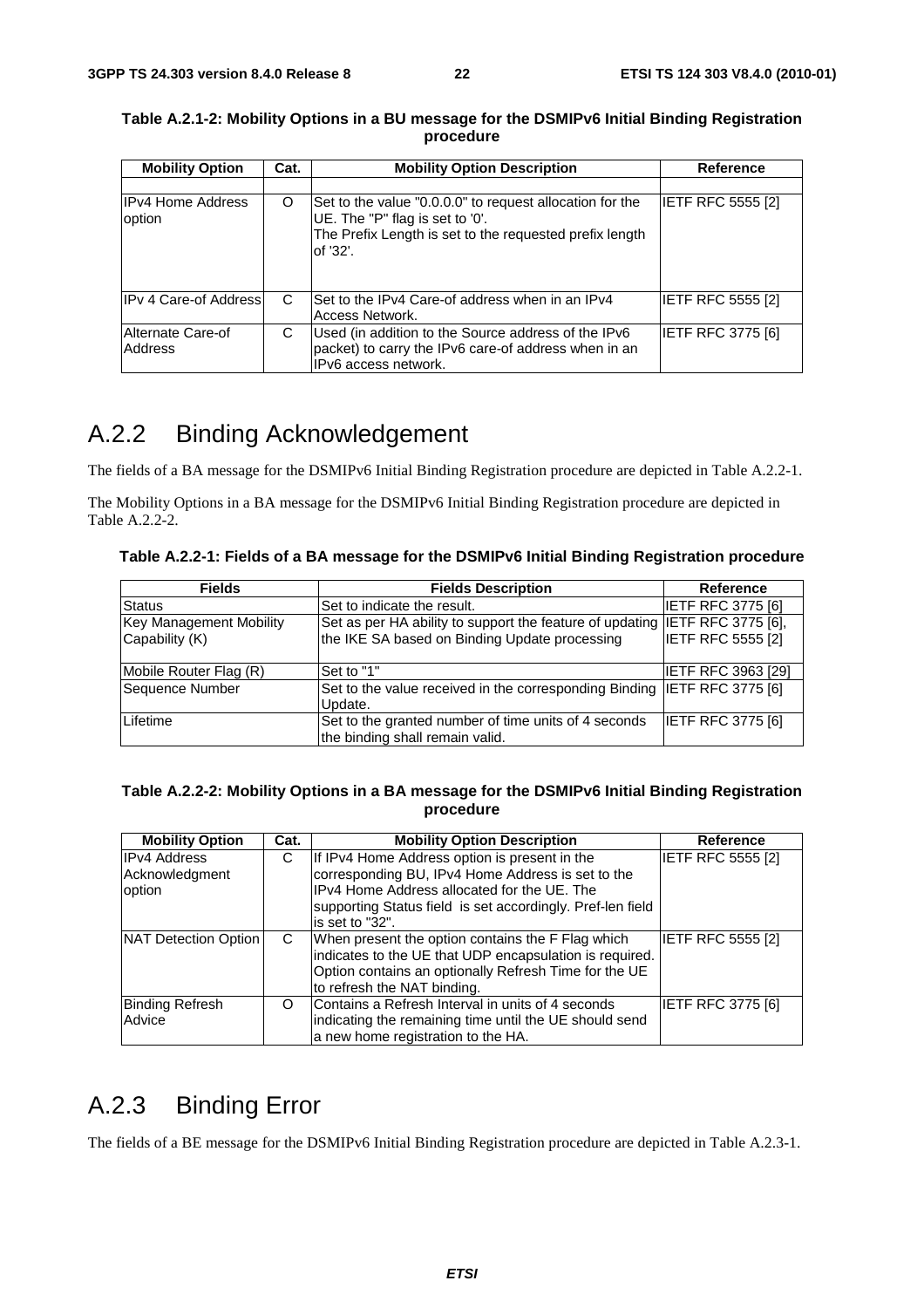**Table A.2.3-1: Fields of a BE message for the DSMIPv6 Initial Binding Registration procedure** 

| <b>Fields</b> | <b>Fields Description</b>                                                     | Reference                |
|---------------|-------------------------------------------------------------------------------|--------------------------|
| Status        | Set to indicate the result.                                                   | <b>IETF RFC 3775 [6]</b> |
| Home Address  | The home address that was contained in the Home<br>Address destination option | <b>IETF RFC 3775 [6]</b> |

## A.3 Re-Registration

## A.3.1 Binding Update

The fields of a BU message for the DSMIPv6 Re-Registration procedure are depicted in Table A.3.1-1.

The Mobility Options in a BU message for the DSMIPv6 Re-Registration procedure are depicted in Table A.3.1-2.

| <b>Fields</b>                                    | <b>Fields Description</b>                                                                                                                                                                 | Reference                |
|--------------------------------------------------|-------------------------------------------------------------------------------------------------------------------------------------------------------------------------------------------|--------------------------|
| Sequence Number                                  | Set to a monotonically increasing value.                                                                                                                                                  | <b>IETF RFC 3775 [6]</b> |
| Lifetime                                         | Set to the requested number of time units the binding<br>shall remain valid.                                                                                                              | <b>IETF RFC 3775 [6]</b> |
| Home Registration (H)                            | Set to "1" to indicate receiving node should act as this IETF RFC 3775 [6]<br>node"s HA                                                                                                   |                          |
| LLink-local Address<br> Compatibility (L)        | The Link-Local Address Compatibility (L) bit is set<br>when the home address reported by the mobile node<br>has the same interface identifier as the mobile node's<br>link-local address. | IETF RFC 3775 [6]        |
| <b>Key Management Mobility</b><br>Capability (K) | Set to "1" to indicate IKEv2 SA ability to survive<br>mobility                                                                                                                            | <b>IETF RFC 3775 [6]</b> |
| Acknowledge (A)                                  | Set to "1" to request an acknowledgement message.                                                                                                                                         | <b>IETF RFC 3775 [6]</b> |
| Force UDP encapsulation<br>request (F) Flag      | Set to "0" to indicate no forced UDP encapsulation                                                                                                                                        | <b>IETF RFC 5555 [2]</b> |
| Mobile Router Flag (R)                           | Set to "1" to indicate home network prefix preservation  IETF RFC 3963 [29]<br>for the UE.                                                                                                |                          |

#### **Table A.3.1-2: Mobility Options in a BU message for the DSMIPv6 Re-Registration procedure**

| <b>Mobility Option</b>       | Cat. | <b>Mobility Option Description</b>                                                                                                                                                                                           | Reference         |
|------------------------------|------|------------------------------------------------------------------------------------------------------------------------------------------------------------------------------------------------------------------------------|-------------------|
| IIPv4 Home Address<br>option | C    | If the UE has previously registered IPv4 home address IETF RFC 5555 [2]<br>and wants to keep it, it is included in the option. The "P"<br>flag is not set. The Prefix Length is set to the requested<br>prefix length of 32. |                   |
|                              |      | If the UE has previously registered IPv4 home address<br>and wants to release it, it is not included in the BU.                                                                                                              |                   |
|                              |      | If the UE has no IPv4 Home address it may set the<br>value "0.0.0.0" to request allocation for the UE. In this<br>case the "P" flag is set to "0".                                                                           |                   |
|                              |      | The Prefix Length is set to the requested prefix length<br>of 32.                                                                                                                                                            |                   |
| <b>IPv 4 Care-of Address</b> | C    | Set to the IPv4 Care-of address (same value as was<br>set in the Initial BU) when in an IPv4 Access Network                                                                                                                  | IETF RFC 5555 [2] |
| Alternate Care-of<br>Address | C    | Used (in addition to the Source address of the IPv6<br>packet) to carry the IPv6 care-of address when in an<br>IPv6 access network.                                                                                          | IETF RFC 3775 [6] |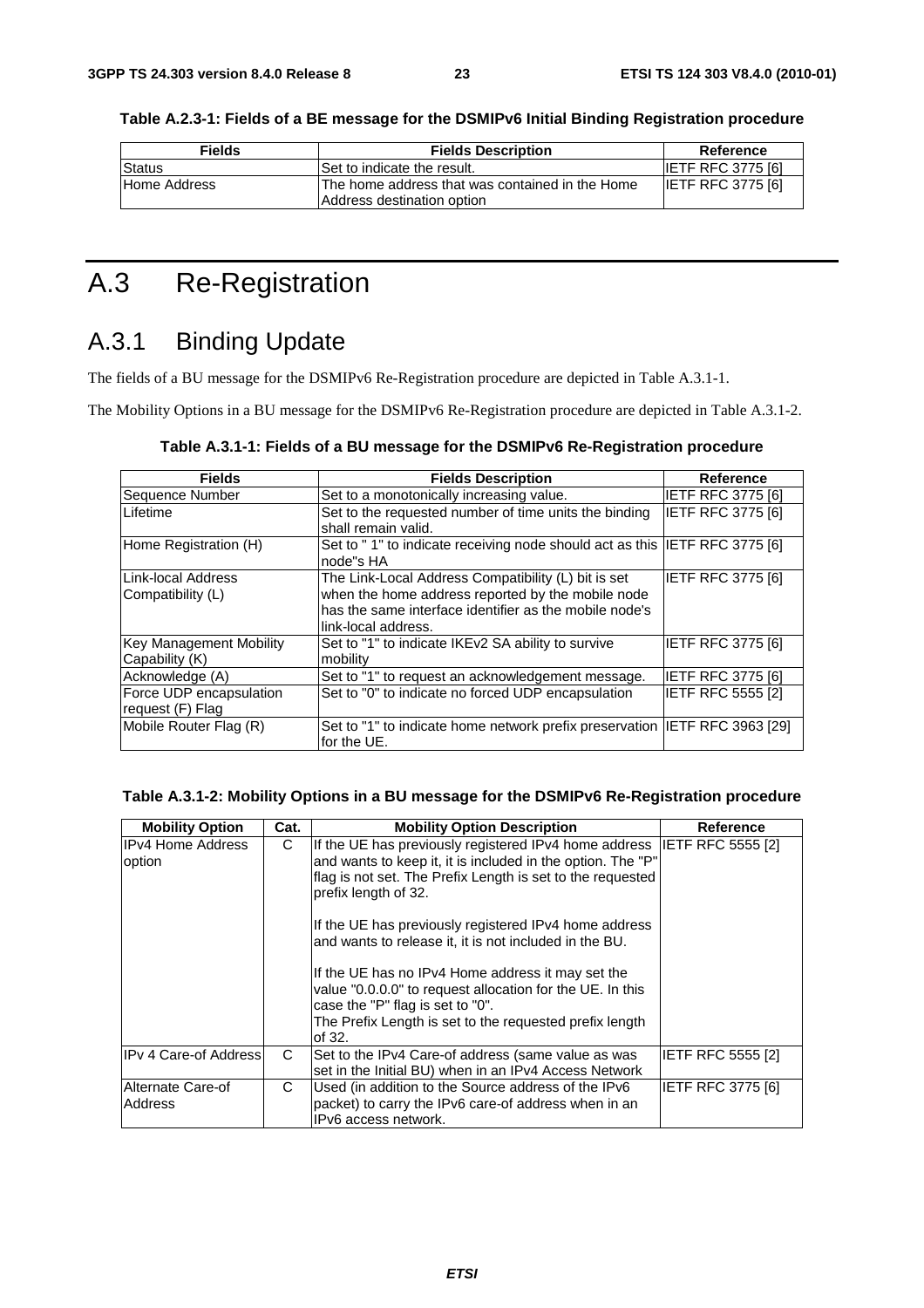## A.3.2 Binding Acknowledgement

The fields of a BA message for the DSMIPv6 Re-Registration procedure are depicted in Table A.3.2-1.

The Mobility Options in a BA message for the DSMIPv6 Re-Registration procedure are depicted in Table A.3.2-2.

**Table A.3.2-1: Fields of a BA message for the DSMIPv6 Re-Registration procedure** 

| <b>Fields</b>                                    | <b>Fields Description</b>                                                                                                                                                            | <b>Reference</b>         |
|--------------------------------------------------|--------------------------------------------------------------------------------------------------------------------------------------------------------------------------------------|--------------------------|
| <b>Status</b>                                    | Set to indicate the result.                                                                                                                                                          | <b>IETF RFC 3775 [6]</b> |
| <b>Key Management Mobility</b><br>Capability (K) | Set as per HA ability to support the feature of updating IETF RFC 3775 [6],<br>the IKE SA based on Binding Update processing                                                         | <b>IETF RFC 5555 [2]</b> |
| Mobile Router Flag (R)                           | Set to "1"                                                                                                                                                                           | IETF RFC 3963 [29]       |
| Sequence Number                                  | Set to the value received in the corresponding Binding IETF RFC 3775 [6]<br>Update or the last accepted sequence number in the<br>case of Status 135 ("Sequence Number out of window |                          |
| Lifetime                                         | Set to the granted number of time units of 4 seconds<br>the binding shall remain valid.                                                                                              | <b>IETF RFC 3775 [6]</b> |

#### **Table A.3.2-2: Mobility Options in a BA message for the DSMIPv6 Re-Registration procedure**

| <b>Mobility Option</b> | Cat. | <b>Mobility Option Description</b>                      | <b>Reference</b>         |
|------------------------|------|---------------------------------------------------------|--------------------------|
| <b>IPv4 Address</b>    | С    | If IPv4 Home Address option is present in the           | IETF RFC 5555 [2]        |
| Acknowledgment         |      | corresponding BU, IPv4 Home Address is set to the       |                          |
| option                 |      | IPv4 Home Address previously allocated for the UE or    |                          |
|                        |      | to a dynamically allocated value if the UE had no       |                          |
|                        |      | previous IPv4 home address and requested one at with    |                          |
|                        |      | the BU. The supporting Status field is set accordingly. |                          |
|                        |      | Pref-len field is set to "32".                          |                          |
| NAT Detection Option   | C    | When present the option contains the F Flag which       | IETF RFC 5555 [2]        |
|                        |      | indicates to the UE that UDP encapsulation is required. |                          |
|                        |      | Option contains an optionally Refresh Time for the UE   |                          |
|                        |      | to refresh the NAT binding.                             |                          |
| <b>Binding Refresh</b> | O    | Contains a Refresh Interval in units of 4 seconds       | <b>IETF RFC 3775 [6]</b> |
| Advice                 |      | indicating the remaining time until the UE should send  |                          |
|                        |      | a new home registration to the HA.                      |                          |

## A.4 Handover

## A.4.1 Binding Update

The fields of a BU message for the DSMIPv6 Handover procedure are depicted in Table A.4.1-1.

The Mobility Options in a BU message for the DSMIPv6 Handover procedure are depicted in Table A.4.1-2.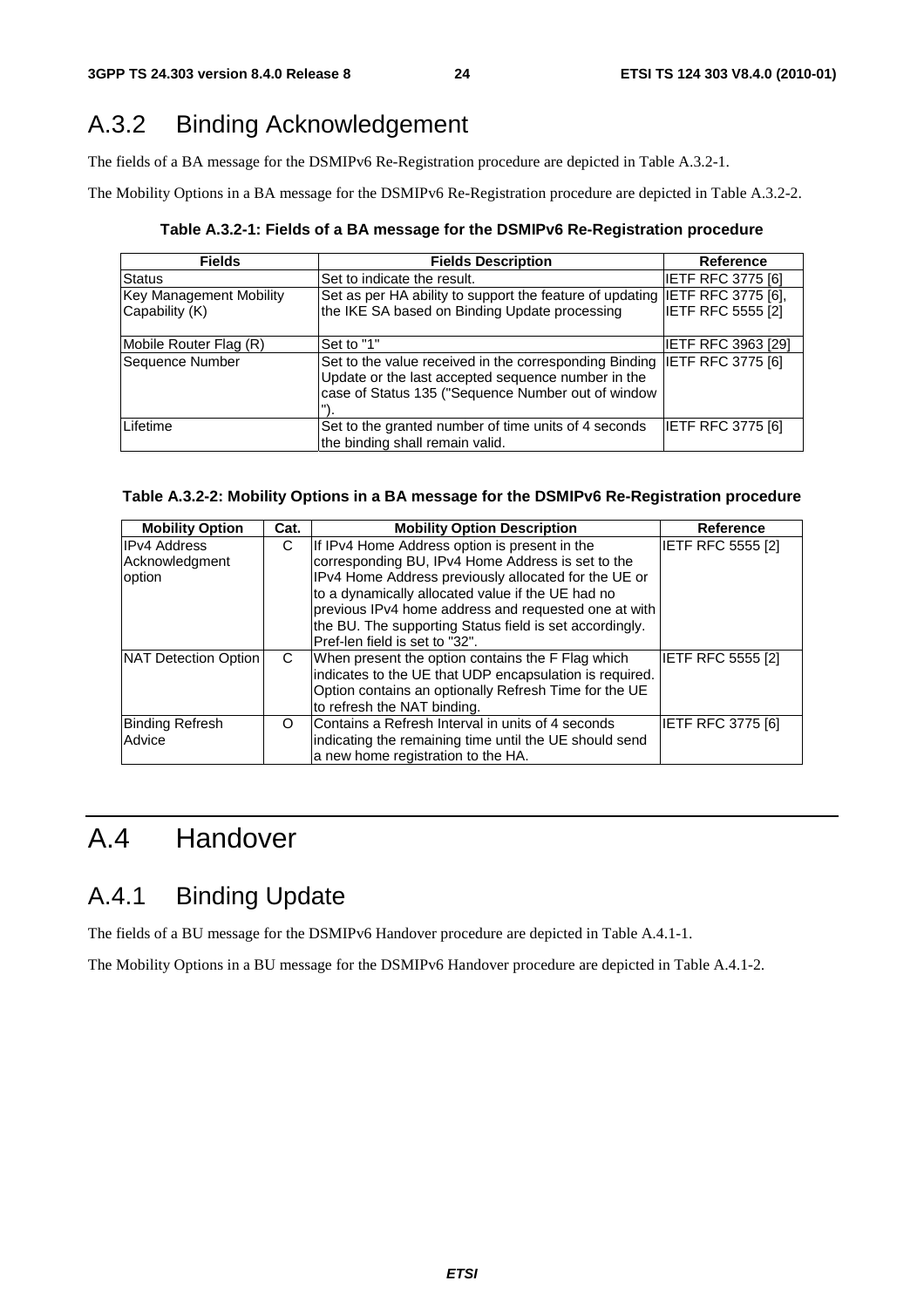| <b>Fields</b>                                     | <b>Fields Description</b>                                                                                                                                                                 | <b>Reference</b>         |
|---------------------------------------------------|-------------------------------------------------------------------------------------------------------------------------------------------------------------------------------------------|--------------------------|
| Sequence Number                                   | Set to a monotonically increasing value.                                                                                                                                                  | <b>IETF RFC 3775 [6]</b> |
| Lifetime                                          | Set to the requested number of time units the binding<br>shall remain valid.                                                                                                              | <b>IETF RFC 3775 [6]</b> |
| Home Registration (H)                             | Set to "1" to indicate receiving node should act as this<br>node"s HA                                                                                                                     | <b>IETF RFC 3775 [6]</b> |
| Link-local Address<br> Compatibility (L)          | The Link-Local Address Compatibility (L) bit is set<br>when the home address reported by the mobile node<br>has the same interface identifier as the mobile node's<br>link-local address. | IETF RFC 3775 [6]        |
| <b>Key Management Mobility</b><br> Capability (K) | Set to "1" to indicate IKEv2 SA ability to survive<br>mobility.                                                                                                                           | IETF RFC 3775 [6]        |
| Acknowledge (A)                                   | Set to "1" to request an acknowledgement message.                                                                                                                                         | <b>IETF RFC 3775 [6]</b> |
| Force UDP encapsulation<br>request (F) Flag       | Set to "0" to indicate no forced UDP encapsulation                                                                                                                                        | <b>IETF RFC 5555 [2]</b> |
| Mobile Router Flag (R)                            | Set to "1" to indicate home network prefix preservation  IETF RFC 3963 [29]<br>for the UE.                                                                                                |                          |

**Table A.4.1-1: Fields of a BU message for the DSMIPv6 Handover procedure** 

### **Table A.4.1-2: Mobility Options in a BU message for the DSMIPv6 Handover procedure**

| <b>Mobility Option</b>             | Cat.                                                                                                                                                                                                            | <b>Mobility Option Description</b>                                                                                                                                                                                                                                                                                            | <b>Reference</b>         |
|------------------------------------|-----------------------------------------------------------------------------------------------------------------------------------------------------------------------------------------------------------------|-------------------------------------------------------------------------------------------------------------------------------------------------------------------------------------------------------------------------------------------------------------------------------------------------------------------------------|--------------------------|
| <b>IPv4 Home Address</b><br>option | C<br>For dynamic allocation, set to the value "0.0.0.0" to<br>request allocation for the UE. In this case the "P" flag<br>is set to "0".<br>The Prefix Length is set to the requested prefix length<br>of "32". |                                                                                                                                                                                                                                                                                                                               | <b>IETF RFC 5555 [2]</b> |
|                                    |                                                                                                                                                                                                                 | If the UE already has an IPv4 Home Address and<br>wants to keep on using it, the IPv4 home address is set<br>to the previously allocated value. The "P" flag is not set.<br>The Prefix Length is set to "32".<br>If the UE already has an IPv4 Home Address and<br>wants to release it, the option is not inserted in the BU, |                          |
| IIPv 4 Care-of Addressl            | C.                                                                                                                                                                                                              | Set to the IPv4 Care-of address when in an IPv4<br>Access Network.                                                                                                                                                                                                                                                            | <b>IETF RFC 5555 [2]</b> |
| Alternate Care-of<br>Address       | C                                                                                                                                                                                                               | Used (in addition to the Source address of the IPv6<br>packet) to carry the IPv6 care-of address when in an<br>IPv6 access network.                                                                                                                                                                                           | <b>IETF RFC 3775 [6]</b> |

## A.4.2 Binding Acknowledgement

The fields of a BA message for the DSMIPv6 Handover procedure are depicted in Table A.4.2-1.

The Mobility Options in a BA message for the DSMIPv6 Handover procedure are depicted in Table A.4.2-2.

|  | Table A.4.2-1: Fields of a BA message for the DSMIPv6 Handover procedure |
|--|--------------------------------------------------------------------------|
|--|--------------------------------------------------------------------------|

| <b>Fields</b>                  | <b>Fields Description</b>                                                                                                                                                 | <b>Reference</b>          |
|--------------------------------|---------------------------------------------------------------------------------------------------------------------------------------------------------------------------|---------------------------|
| Status                         | Set to indicate the result.                                                                                                                                               | <b>IETF RFC 3775 [6]</b>  |
| <b>Key Management Mobility</b> | Set as per HA ability to support the feature of updating IETF RFC 3775 [6],                                                                                               |                           |
| Capability (K)                 | the IKE SA based on Binding Update processing                                                                                                                             | <b>IETF RFC 5555 [2]</b>  |
| Mobile Router Flag (R)         | Set to "1"                                                                                                                                                                | <b>IETF RFC 3963 [29]</b> |
| Sequence Number                | Set to the value received in the corresponding Binding<br>Update or the last accepted sequence number in the<br>case of Status 135 (" Sequence Number out of<br>window"). | <b>IETF RFC 3775 [6]</b>  |
| Lifetime                       | Set to the granted number of time units of 4 seconds<br>the binding shall remain valid.                                                                                   | IETF RFC 3775 [6]         |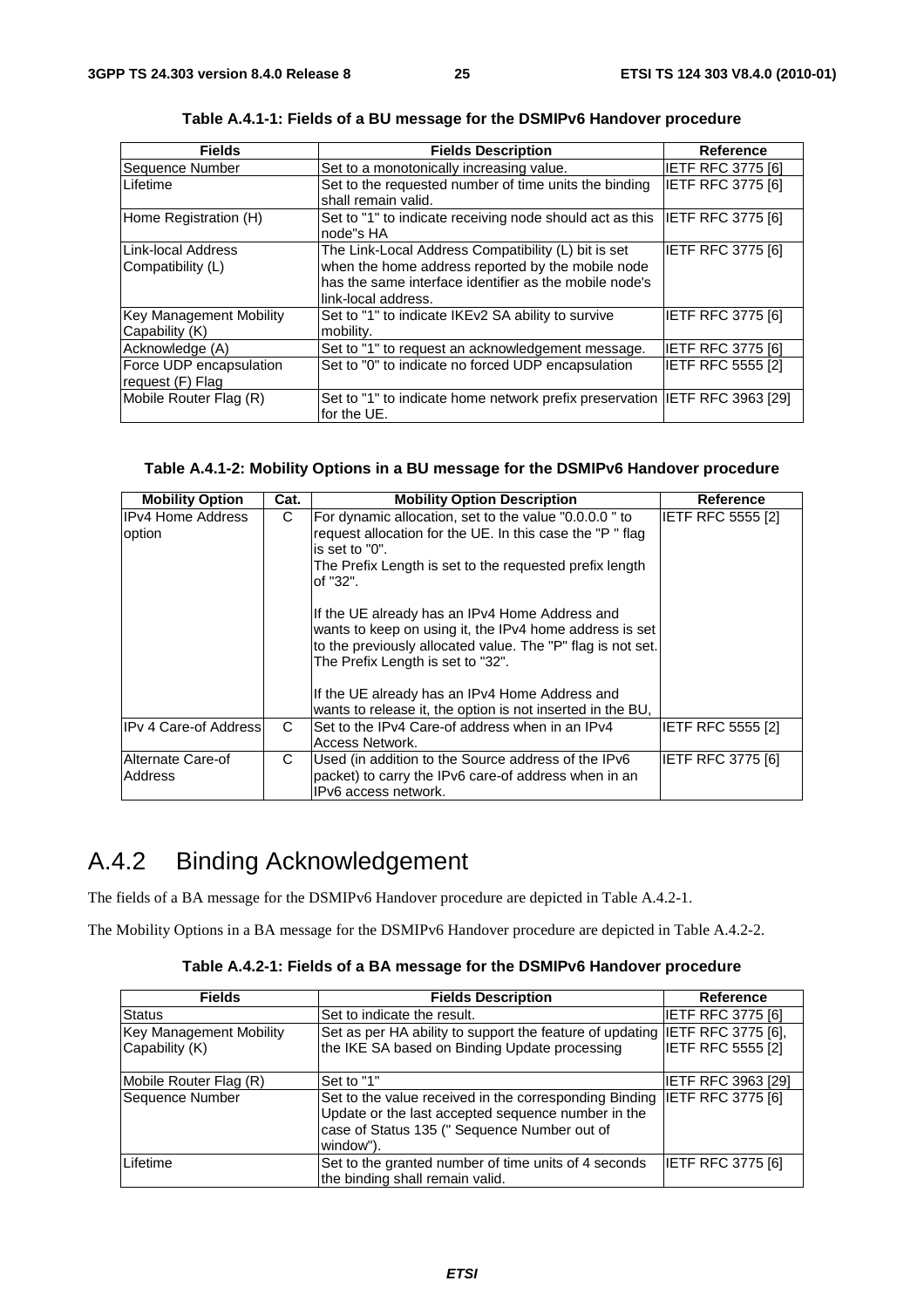| <b>Mobility Option</b>      | Cat. | <b>Mobility Option Description</b>                       | <b>Reference</b>         |
|-----------------------------|------|----------------------------------------------------------|--------------------------|
| <b>IPv4 Address</b>         | С    | If IPv4 Home Address option is present in the            | <b>IETF RFC 5555 [2]</b> |
| Acknowledgment              |      | corresponding BU, IPv4 Home Address is set to the        |                          |
| option                      |      | IPv4 Home Address either newly allocated for the UE      |                          |
|                             |      | or previously assigned prior to the Handover. The        |                          |
|                             |      | supporting Status field is set accordingly. The Pref-len |                          |
|                             |      | is set to "32".                                          |                          |
| <b>NAT Detection Option</b> | C    | When present the option contains the F Flag which        | <b>IETF RFC 5555 [2]</b> |
|                             |      | indicates to the UE that UDP encapsulation is required.  |                          |
|                             |      | Option contains an optionally Refresh Time for the UE    |                          |
|                             |      | to refresh the NAT binding.                              |                          |
| <b>Binding Refresh</b>      | O    | Contains a Refresh Interval in units of four seconds     | <b>IETF RFC 3775 [6]</b> |
| Advice                      |      | indicating the remaining time until the UE should send   |                          |
|                             |      | a new home registration to the HA.                       |                          |

**Table A.4.2-2: Mobility Options in a BA message for the DSMIPv6 Handover procedure** 

## A.5 UE-initiated Detach

## A.5.1 Binding Update

The fields of a BU message for the DSMIPv6 UE-Initiated Detach are depicted in Table A.5.1-1.

The Mobility Options in a BU message for the DSMIPv6 UE-Initiated Detach are depicted in Table A.5.1-2.

| <b>Fields</b>                                    | <b>Fields Description</b>                                                                                                                                                                 | <b>Reference</b>         |
|--------------------------------------------------|-------------------------------------------------------------------------------------------------------------------------------------------------------------------------------------------|--------------------------|
| Sequence Number                                  | Set to a monotonically increasing value.                                                                                                                                                  | <b>IETF RFC 3775 [6]</b> |
| Lifetime                                         | Set to a value of "0" indicating that the Binding Cache<br>entry for the UE is to be deleted.                                                                                             | <b>IETF RFC 3775 [6]</b> |
| Home Registration (H)                            | Set to "1" to indicate receiving node should act as this IETF RFC 3775 [6]<br>node"s HA                                                                                                   |                          |
| Link-local Address<br>Compatibility (L)          | The Link-Local Address Compatibility (L) bit is set<br>when the home address reported by the mobile node<br>has the same interface identifier as the mobile node's<br>link-local address. | <b>IETF RFC 3775 [6]</b> |
| <b>Key Management Mobility</b><br>Capability (K) | Set to "1" to indicate IKEv2 SA ability to survive<br>mobility                                                                                                                            | <b>IETF RFC 3775 [6]</b> |
| Acknowledge (A)                                  | Set to "1" to request an acknowledgement message.                                                                                                                                         | <b>IETF RFC 3775 [6]</b> |
| Force UDP encapsulation<br>request (F) Flag      | Set to "0" to indicate no forced UDP encapsulation                                                                                                                                        | <b>IETF RFC 5555 [2]</b> |

**Table A.5.1-1: Fields of a BU message for the DSMIPv6 UE-Initiated Detach procedure** 

| Table A.5.1-2: Mobility Options in a BU message for the DSMIPv6 UE-Initiated Detach procedure |  |  |  |  |  |
|-----------------------------------------------------------------------------------------------|--|--|--|--|--|
|-----------------------------------------------------------------------------------------------|--|--|--|--|--|

| <b>Mobility Option</b>       | Cat. | <b>Mobility Option Description</b>                   | Reference                |
|------------------------------|------|------------------------------------------------------|--------------------------|
| <b>IPv4 Home Address</b>     | O    | Set to the UE"s previously registered value. The "P" | <b>IETF RFC 5555 [2]</b> |
| option                       |      | flag is set to zero. The Prefix Length is set to 32. |                          |
| <b>IPv 4 Care-of Address</b> | C    | Set to the IPv4 Care-of address when in an IPv4      | <b>IETF RFC 5555 [2]</b> |
|                              |      | Access Network.                                      |                          |
| Alternate Care-of            |      | Used (in addition to the Source address of the IPv6  | <b>IETF RFC 3775 [6]</b> |
| Address                      |      | packet) to carry the IPv6 care-of address when in an |                          |
|                              |      | IPv6 access network.                                 |                          |

## A.5.2 Binding Acknowledgement

The fields of a BA message for the DSMIPv6 Initial Binding Registration procedure are depicted in Table A.5.2-1.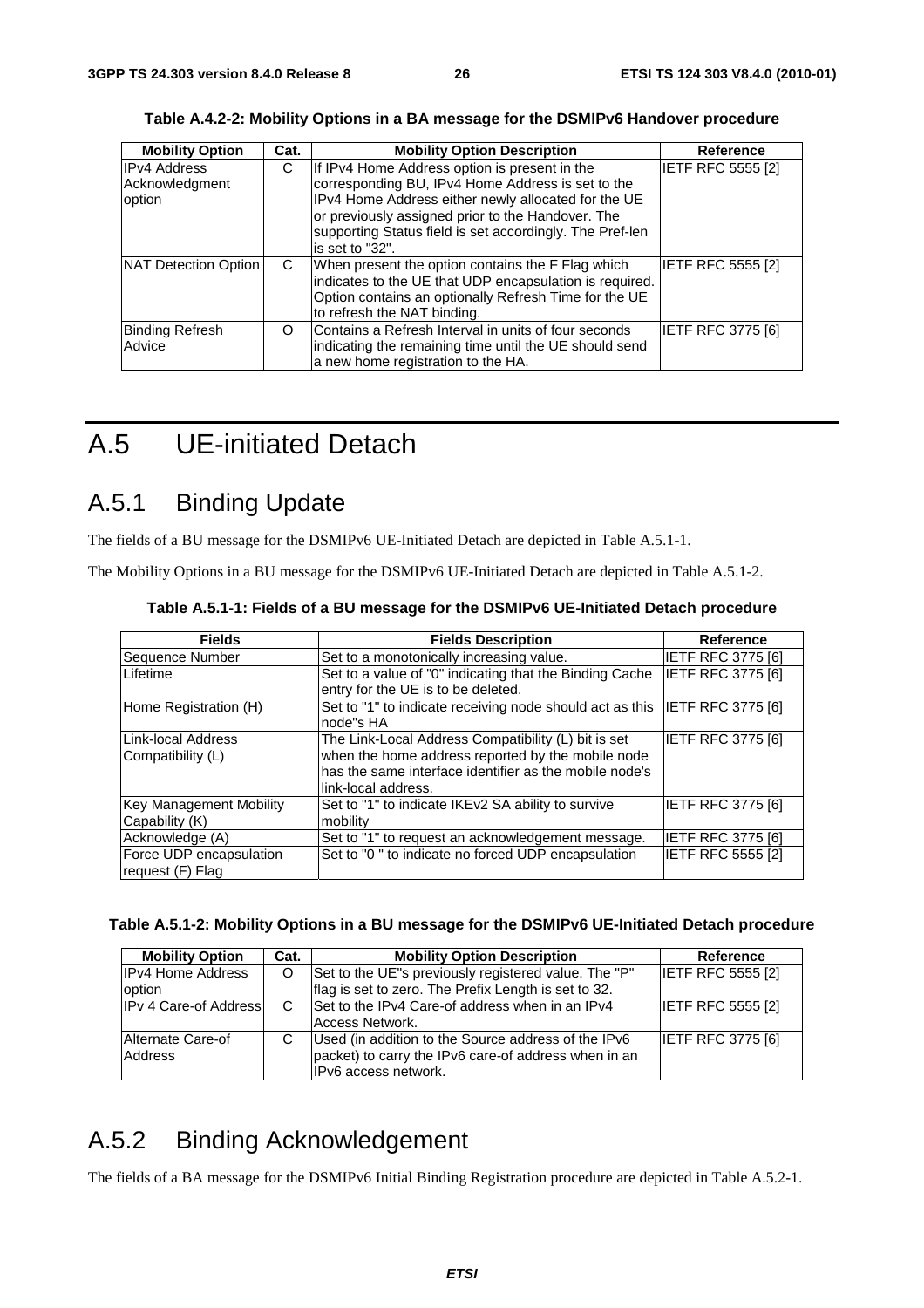The Mobility Options in a BA message for the DSMIPv6 Initial Binding Registration procedure are depicted in Table A.5.2-2.

| <b>Fields</b>                                    | <b>Fields Description</b>                                                                                                                                                                   | Reference                |
|--------------------------------------------------|---------------------------------------------------------------------------------------------------------------------------------------------------------------------------------------------|--------------------------|
| Status                                           | Set to indicate the result.                                                                                                                                                                 | <b>IETF RFC 3775 [6]</b> |
| <b>Key Management Mobility</b><br>Capability (K) | Set as per HA ability to support the feature of updating IETF RFC 3775 [6],<br>the IKE SA based on Binding Update processing                                                                | <b>IETF RFC 5555 [2]</b> |
| Sequence Number                                  | Set to the value received in the corresponding Binding IIETF RFC 3775 [6]<br>Update or the last accepted sequence number in the<br>case of Status 135 ("Sequence Number out of<br>window"). |                          |
| Lifetime                                         | Set to "0".                                                                                                                                                                                 | IETF RFC 3775 [6]        |

**Table A.5.2-1: Fields of a BA message for the DSMIPv6 UE-Initiated Detach procedure** 

### **Table A.5.2-2: Mobility Options in a BA message for the DSMIPv6 UE-Initiated Detach procedure**

| <b>Mobility Option</b>   | Cat. | <b>Mobility Option Description</b>                                                                                 | Reference                |
|--------------------------|------|--------------------------------------------------------------------------------------------------------------------|--------------------------|
| <b>IPv4Address</b>       |      | If present in the BU the IPv4 Home Address is set to                                                               | <b>IETF RFC 5555 [2]</b> |
| Acknowledgment<br>option |      | the IPv4 Home Address that is now de-registered. The<br>pref-len is set to "32" and the supporting Status field is |                          |
|                          |      | set accordingly.                                                                                                   |                          |

## A.6 Network-initiated detach

## A.6.1 Binding Revocation Indication Message

The fields of a Binding Revocation Indication message for the Network-Initiated Detach are depicted in table A.6.1-1.

|  | Table A.6.1-1: Fields of a BRI message for the Network-Initiated Detach procedure |  |
|--|-----------------------------------------------------------------------------------|--|
|  |                                                                                   |  |

| <b>Fields</b>             | <b>Fields Description</b>                              | <b>Reference</b> |
|---------------------------|--------------------------------------------------------|------------------|
| B.R. Type                 | Set to "1" to indicate B.R.I.                          | draft-ietf-mext- |
|                           |                                                        | binding-         |
|                           |                                                        | revocation [19]  |
| Sequence Number           | Set to a monotonically increasing value and is used to | draft-ietf-mext- |
|                           | match with the returned Binding Revocation             | binding-         |
|                           | Acknowledge                                            | revocation [19]  |
| <b>Revocation Trigger</b> | Set to "1"                                             | draft-ietf-mext- |
|                           |                                                        | binding-         |
|                           |                                                        | revocation [19]  |
| Proxy Binding (P)         | Set to "0"                                             | draft-ietf-mext- |
|                           |                                                        | binding-         |
|                           |                                                        | revocation [19]  |
| Global (G)                | Set to "0"                                             | draft-ietf-mext- |
|                           |                                                        | binding-         |
|                           |                                                        | revocation [19]  |
| IPv4 HoA Binding Only (V) | Set to "0"                                             | draft-ietf-mext- |
|                           |                                                        | binding-         |
|                           |                                                        | revocation [19]  |

## A.6.2 Binding Revocation Acknowledgement

The fields of a BRA message for the Network-Initiated Detach procedure are depicted in Table A.6.2-1.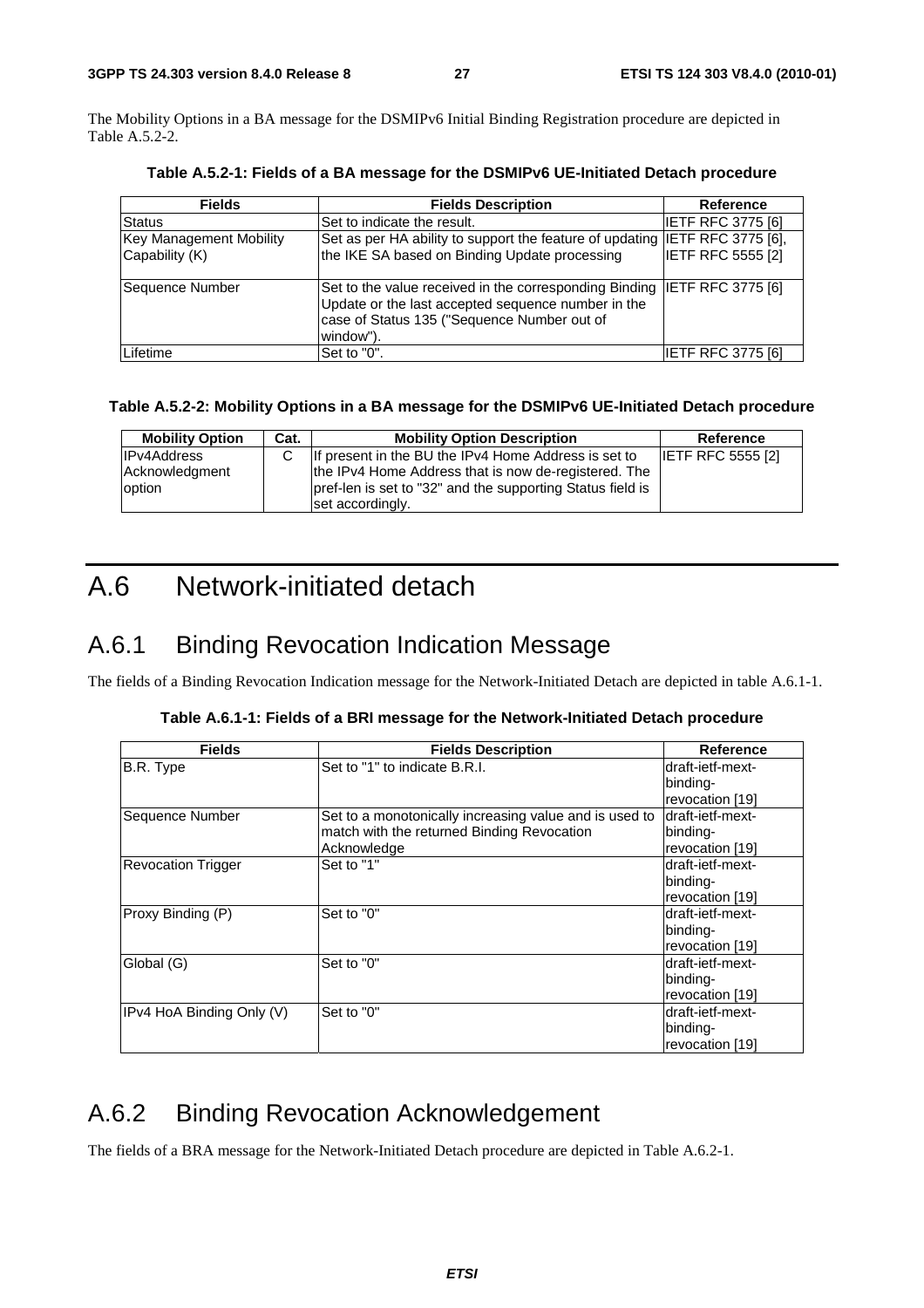| <b>Fields</b>               | <b>Fields Description</b>                           | Reference        |  |  |
|-----------------------------|-----------------------------------------------------|------------------|--|--|
| B.R. Type                   | Set to "2" to indicate B.R.A.                       | Draft-ietf-mext- |  |  |
|                             |                                                     | binding-         |  |  |
|                             |                                                     | revocation [19]  |  |  |
| Sequence Number             | Set to the value received in the corresponding BRI. | draft-ietf-mext- |  |  |
|                             |                                                     | binding-         |  |  |
|                             |                                                     | revocation [19]  |  |  |
| <b>Status</b>               | Indicates the result of the BRI.                    | draft-ietf-mext- |  |  |
|                             |                                                     | binding-         |  |  |
|                             |                                                     | revocation [19]  |  |  |
| Proxy Registration Flag (P) | Set to "0" to indicate that the Binding Revocation  | draft-ietf-mext- |  |  |
|                             | Acknowledgment is NOT for a proxy MIPv6 binding     | binding-         |  |  |
|                             | entry.                                              | revocation [19]  |  |  |
| Global (G)                  | Set to "0"; the same value as for the BRI.          | draft-ietf-mext- |  |  |
|                             |                                                     | binding-         |  |  |
|                             |                                                     | revocation [19]  |  |  |
| IPv4 HoA Binding Only (V)   | Set to "0"                                          | draft-ietf-mext- |  |  |
|                             |                                                     | binding-         |  |  |
|                             |                                                     | revocation [19]  |  |  |

**Table A.6.2-1: Fields of a BRA message for the Network-Initiated Detach procedure** 

## A.7 Void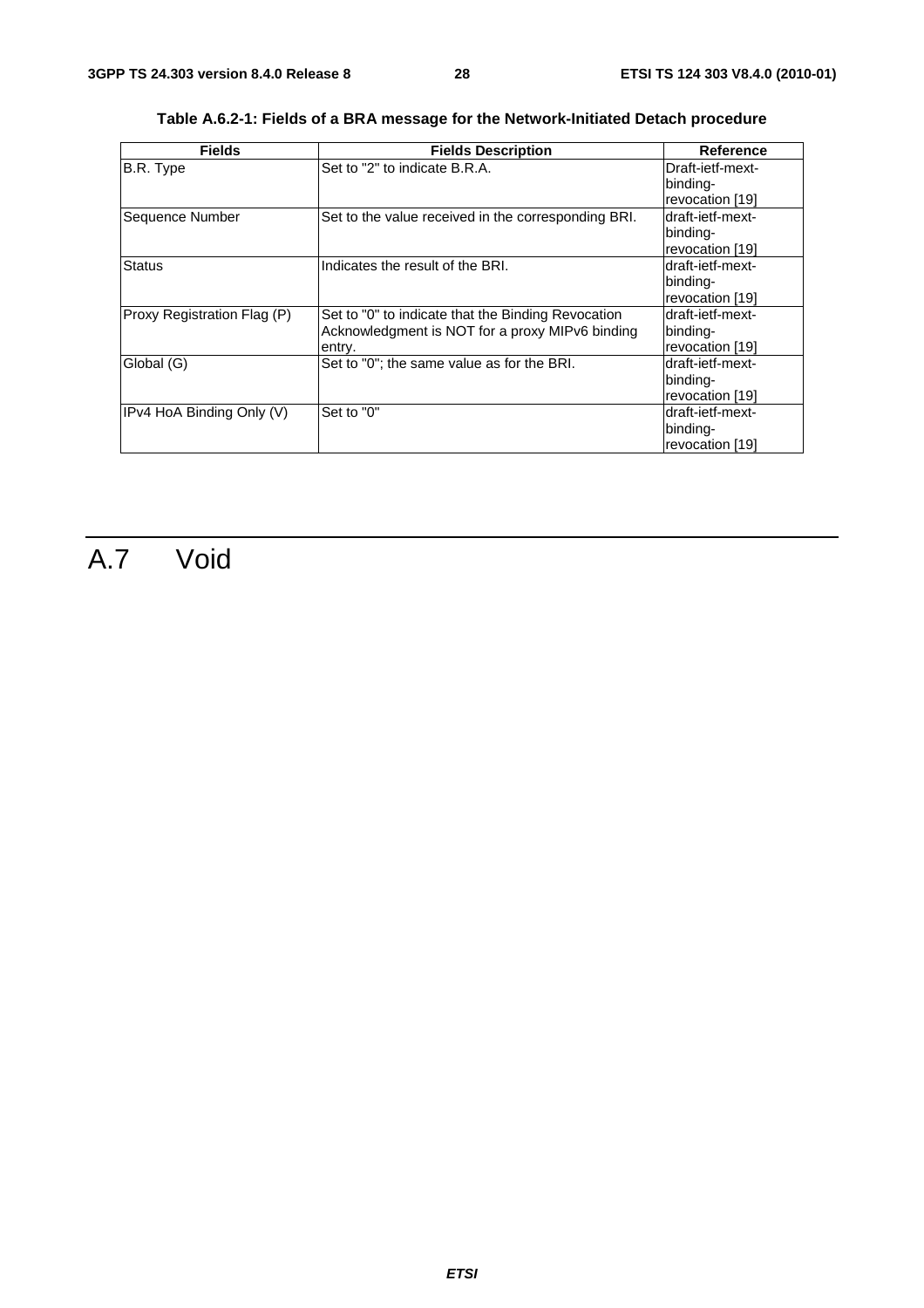## Annex B (informative): Change history

| Date    | TSG#             | TSG Doc. CR     |          | <b>Rev Subject/Comment</b>                                                                                                                                                                                              | Old               | <b>New</b> |
|---------|------------------|-----------------|----------|-------------------------------------------------------------------------------------------------------------------------------------------------------------------------------------------------------------------------|-------------------|------------|
| 01-2008 |                  |                 |          | Version 0.0.0 Editor's internal draft                                                                                                                                                                                   |                   | 0.0.0      |
| 02-2008 | CT1 #51          |                 |          | Includes the following contributions agreed in CT1 #51:<br>C1-080436, C1-080437                                                                                                                                         | 0.0.0             | 0.1.0      |
| 02-2008 | CT1 #51bis       |                 |          | Includes the following contributions agreed in CT1<br>#51bis:                                                                                                                                                           | 0.1.0             | 0.2.0      |
|         |                  |                 |          | C1-080770, C1-080776, C1-080791.                                                                                                                                                                                        |                   |            |
| 02-2008 | Email-<br>review |                 |          | Editorial/style corrections in the clean version                                                                                                                                                                        | 0.2.0             | 0.2.1      |
| 04-2008 | CT1 #52          |                 |          | Includes the following contributions agreed in CT1 #52:<br>C1-080954, C1-080959, C1-080960, C1-081213, C1-<br>081232, C1-081398, C1-081399, C1-081400, C1-<br>081401, C1-081402, C1-081419                              | 0.2.1             | 0.3.0      |
| 04-2008 | Email-<br>review |                 |          | Editorial/style corrections in the clean version                                                                                                                                                                        | 0.3.0             | 0.3.1      |
| 05-2008 | CT1 #53          |                 |          | Includes the following contributions agreed in CT1 #53:<br>C1-081590, C1-081594, C1-081693, C1-082079, C1-<br>082080, C1-082082, C1-082083, C1-082084, C1-<br>082063                                                    | 0.3.1             | 0.4.0      |
| 05-2008 | Email-<br>review |                 |          | Editorial clean-up                                                                                                                                                                                                      | $0.4.0$ 0.4.1     |            |
| 05-2008 |                  |                 |          | Version 1.0.0 to be presented to CT-40 created by MCC                                                                                                                                                                   | 0.4.1             | 1.0.0      |
| 07-2008 | CT1 #54          |                 |          | Includes the following contributions agreed in CT1 #54:<br>C1-082122, C1-082364, C1-082368, C1-082693, C1-<br>082694, C1-082698, C1-082699, C1-082700 and C1-<br>082808                                                 | 1.0.0             | 1.1.0      |
| 08-2008 | CT1 #55          |                 |          | Includes the following contributions agreed in CT1 #55:<br>C1-082827, C1-082828, C1-082989, C1-083003, C1-<br>083004, C1-083486, C1-083488, C1-083524 and C1-<br>083601                                                 | $1.1.0$   $1.2.0$ |            |
| 10-2008 | CT1 #55bis       |                 |          | Includes the following contributions agreed in CT1<br>#55bis: C1-083858, C1-083861, C1-084384, C1-<br>084454, C1-084455, C1-084457, C1-084458, C1-<br>084460, C1-084461, C1-084553, C1-084563, C1-<br>084564, C1-084565 | 1.2.0             | 1.3.0      |
| 11-2008 | CT1 #56          |                 |          | Includes the following contributions agreed in CT1 #56:<br>C1-084692, C1-084693, C1-085379, C1-085517                                                                                                                   | 1.3.0             | 1.4.0      |
| 11-2008 | E-mail<br>review |                 |          | Editorial clean-up                                                                                                                                                                                                      | 1.4.0             | 1.4.1      |
| 11-2008 | E-mail<br>review |                 |          | Editorial clean-up                                                                                                                                                                                                      | 1.4.1             | 1.4.2      |
| 11-2008 | E-mail<br>review |                 |          | Editorial clean-up                                                                                                                                                                                                      | 1.4.2             | 1.4.3      |
| 11-2008 |                  |                 |          | Version 2.0.0 created for presentation to CT#42 for<br>approval                                                                                                                                                         | 1.4.3             | 2.0.0      |
| 12-2008 |                  |                 |          | Version 8.0.0 created after approval in CT#42                                                                                                                                                                           | 2.0.0             | 8.0.0      |
| 03-2009 | CT-43            | CP-<br>090126   | 00011    | <b>Binding Update Optimization</b>                                                                                                                                                                                      | 8.0.0             | 8.1.0      |
| 03-2009 | $CT-43$          | $CP-$<br>090126 | 0003     | <b>BRI</b> error correction                                                                                                                                                                                             | 8.0.0             | 8.1.0      |
| 03-2009 | $CT-43$          | CP-<br>090129   | 0005 1   | Missing HA Initiated Multiple PDN Detach                                                                                                                                                                                | 8.0.0             | 8.1.0      |
| 03-2009 | $CT-43$          | CP-<br>090129   | 0007     | IPv4 HoA release                                                                                                                                                                                                        | 8.0.0             | 8.1.0      |
| 03-2009 | CT-43            | CP-<br>090125   | 0008 1   | Align with latest version of internet draft                                                                                                                                                                             | 8.0.0             | 8.1.0      |
| 03-2009 | CT-43            |                 |          | Editorial cleanup by MCC                                                                                                                                                                                                | 8.0.0             | 8.1.0      |
| 06-2009 | CT-44            | CP-<br>090413   | 0004 3   | Discovery of the Home Agent address                                                                                                                                                                                     | 8.1.0             | 8.2.0      |
| 06-2009 | $CT-44$          | $CP-$<br>090413 | $0011$ 1 | HA discovery via DHCPv6                                                                                                                                                                                                 | 8.1.0             | 8.2.0      |
| 06-2009 | $CT-44$          | $CP-$<br>090413 | 0012     | Nemo Binding Acknowledgement Status value<br>clarification                                                                                                                                                              | 8.1.0             | 8.2.0      |
| 06-2009 | CT-44            | CP-<br>090413   | 0013     | Alternate Care-of Address correction                                                                                                                                                                                    | 8.1.0             | 8.2.0      |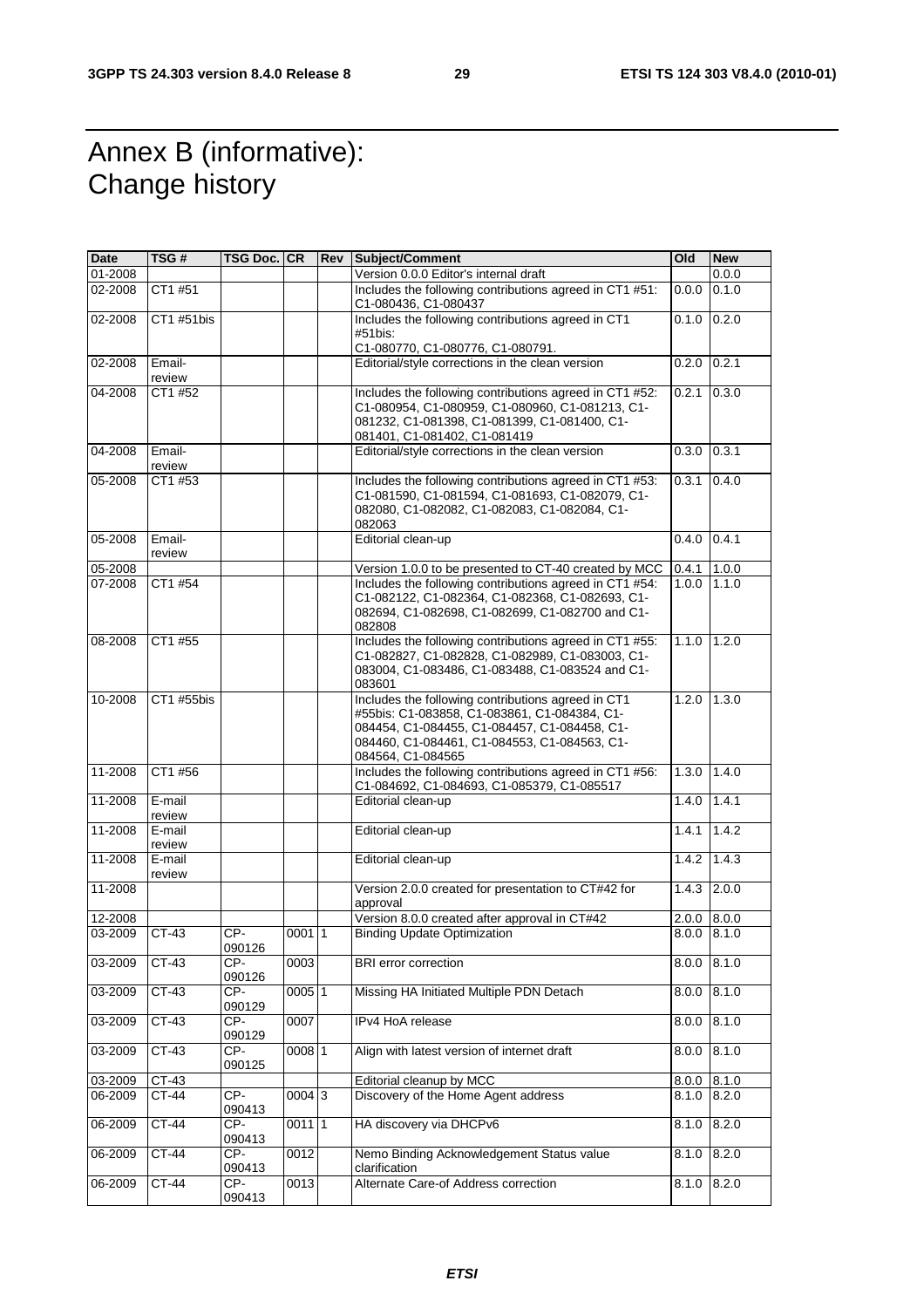| <b>Date</b> | TSG#         | <b>TSG Doc. ICR</b> |          | Rev | <b>Subject/Comment</b>                                               | Old             | <b>New</b> |
|-------------|--------------|---------------------|----------|-----|----------------------------------------------------------------------|-----------------|------------|
| 06-2009     | CT-44        | CP-<br>090413       | 0014     |     | TLV Header Format flag references                                    | 8.1.0 8.2.0     |            |
| 06-2009     | <b>CT-44</b> | CP-<br>090413       | 0016     |     | Update to the Binding Revocation Indication Message                  | 8.1.0 8.2.0     |            |
| 06-2009     | CT-44        | CP-<br>090413       | 0017     |     | Clarification of routing header usage                                | 8.1.0 8.2.0     |            |
| 06-2009     | CT-44        | CP-<br>090324       | 00183    |     | HA reallocation procedure and Home Address request                   | 8.1.0 8.2.0     |            |
| 09-2009     | CT-45        | CP-<br>090655       | 0019     |     | DNS lookup at HA discovery based on DHCPv6                           | $8.2.0$ $8.3.0$ |            |
| 09-2009     | CT-45        | CP-<br>090655       | 002111   |     | Clarification of IPv4 Home Address request                           | $8.2.0$ $8.3.0$ |            |
| 09-2009     | CT-45        | CP-<br>090655       | 002311   |     | Update of TS after DS-MIPv6 RFC availability                         | 8.2.0 8.3.0     |            |
| 09-2009     | CT-45        | CP-<br>090655       | $0024$ 1 |     | Remove the static HNP configured in LTE capable UE                   | 8.2.0 8.3.0     |            |
| 09-2009     | CT-45        | CP-<br>090655       | 0025     |     | IPv4 address acknowledgement option type                             | 8.2.0 8.3.0     |            |
| 09-2009     | CT-45        | CP-<br>090655       | 0027     |     | Deletion of SA to the initial HA during HA reallocation<br>procedure | 8.2.0 8.3.0     |            |
| 12-2009     | CT-46        | CP-<br>090901       | 0028     |     | RFC5555 missing reference                                            | 8.3.0           | 8.4.0      |
| 12-2009     | CT-46        | CP-<br>090901       | 0030     |     | A bit in BRI message                                                 | 8.3.0 8.4.0     |            |
| 12-2009     | CT-46        | CP-<br>090901       | 00311    |     | UE procedures at BRI reception                                       | 8.3.0 8.4.0     |            |